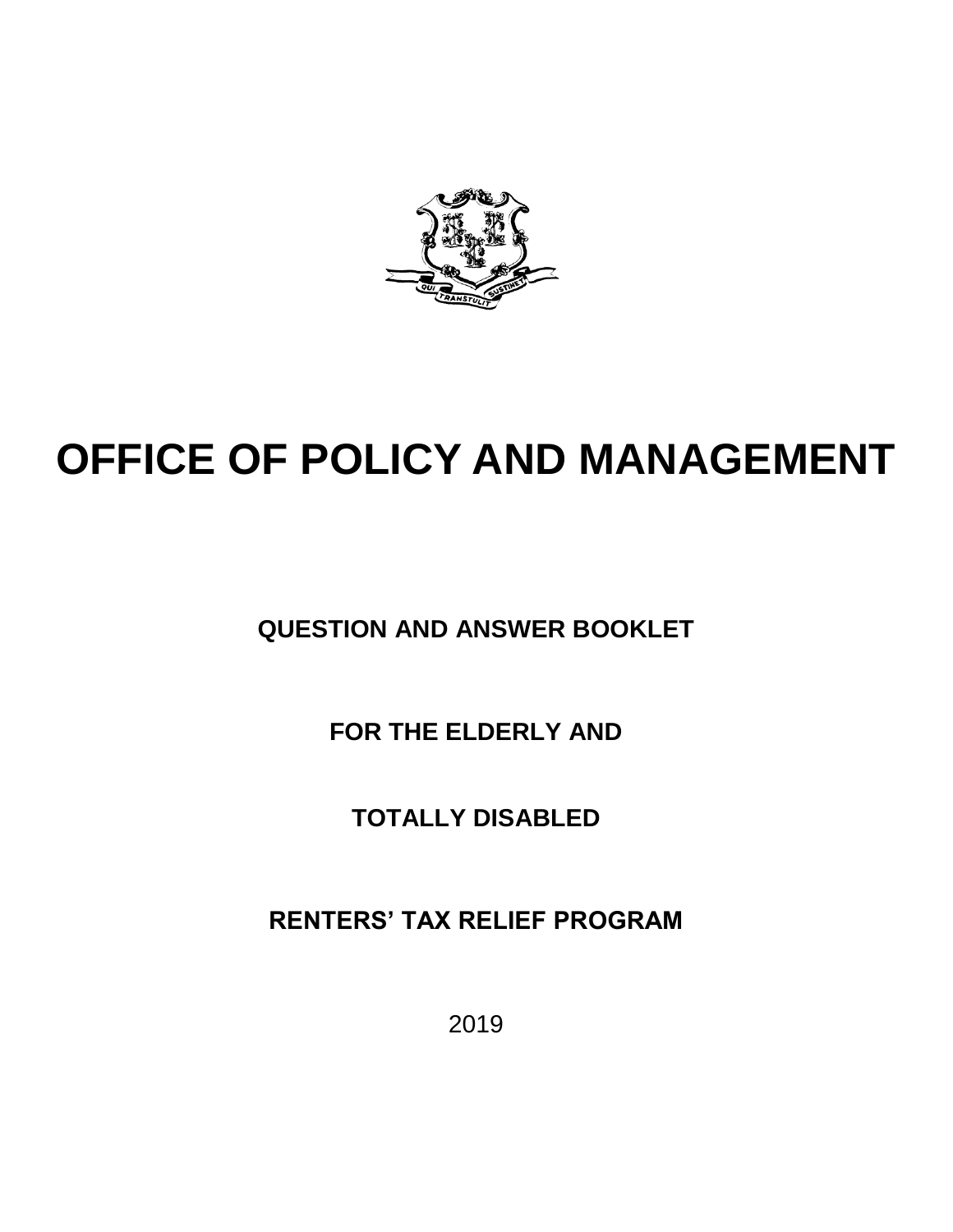# **QUESTIONS AND ANSWERS REGARDING THE TAX RELIEF PROGRAM FOR ELDERLY AND TOTALLY DISABLED RENTERS**

### *BASIC INFORMATION AND REQUIREMENTS*

- 1. Q. WHAT BASIC REQUIREMENTS AND CONDITIONS MUST A RENTER MEET TO BE ELIGIBLE FOR A GRANT UNDER THE TAX RELIEF PROGRAM, (SECTION 12-170d), IN THE STATE OF CONNECTICUT?
	- A. (1) Applicant must have resided in Connecticut for any one-year period prior to filing an application for a partial rebate of his/her rent and utility bills. (Also see Question 10.)
		- (2) Applicant, or spouse if domiciled together, must have been 65 years of age by the end of the calendar year preceding the filing period; or be 50 years of age or older and the surviving spouse of a renter, who at the time of his/her death, had qualified and was entitled to tax relief under this chapter, provided the spouse was domiciled with the renter at the time of his/her death. Responsibility for proof rests with the surviving spouse. Persons under 65 years of age who are receiving Social Security Disability or disability benefits deemed comparable by the Secretary of the Office of Policy and Management are also eligible (Government or Railroad disability plans). (Also see Questions 7-9). Applications filed under the **disability provision** must be accompanied by **current proof** of disability. Acceptable proofs include:
			- SSA-1099 showing Medicare deduction
			- SSA-1099 w/o Medicare **but applicant is under 62 and claim # is same as SS#.**
			- Current (within 3 years of application year) award letter from Social Security Administration.
			- A computer-generated message from Social Security that states the person is disabled and indicates the amount of payment (TPQY or benefit verification letter).
			- Other proof of permanent and total disability from a federal, state, municipal, or other government related program deemed comparable to Social Security by the Secretary of the Office of Policy and Management.
		- (3) Applicant's qualifying income in the calendar year 2018 must not exceed \$36,000 if unmarried, or \$43,900 if married or other. For married couples or other, unless legally separated (see Question **39-40**), income for both husband and wife must be counted in establishing qualifying income, REGARDLESS OF LIVING ARRANGEMENTS. (Also see INCOME: Question **26**).
		- (4) Applicant shall not have received financial aid or subsidy from state, county or municipal funds, excluding Social Security receipts, energy assistance, SSI payments, veteran's benefits, subsidized housing accommodations and DSS cash assistance. The cash assistance received, if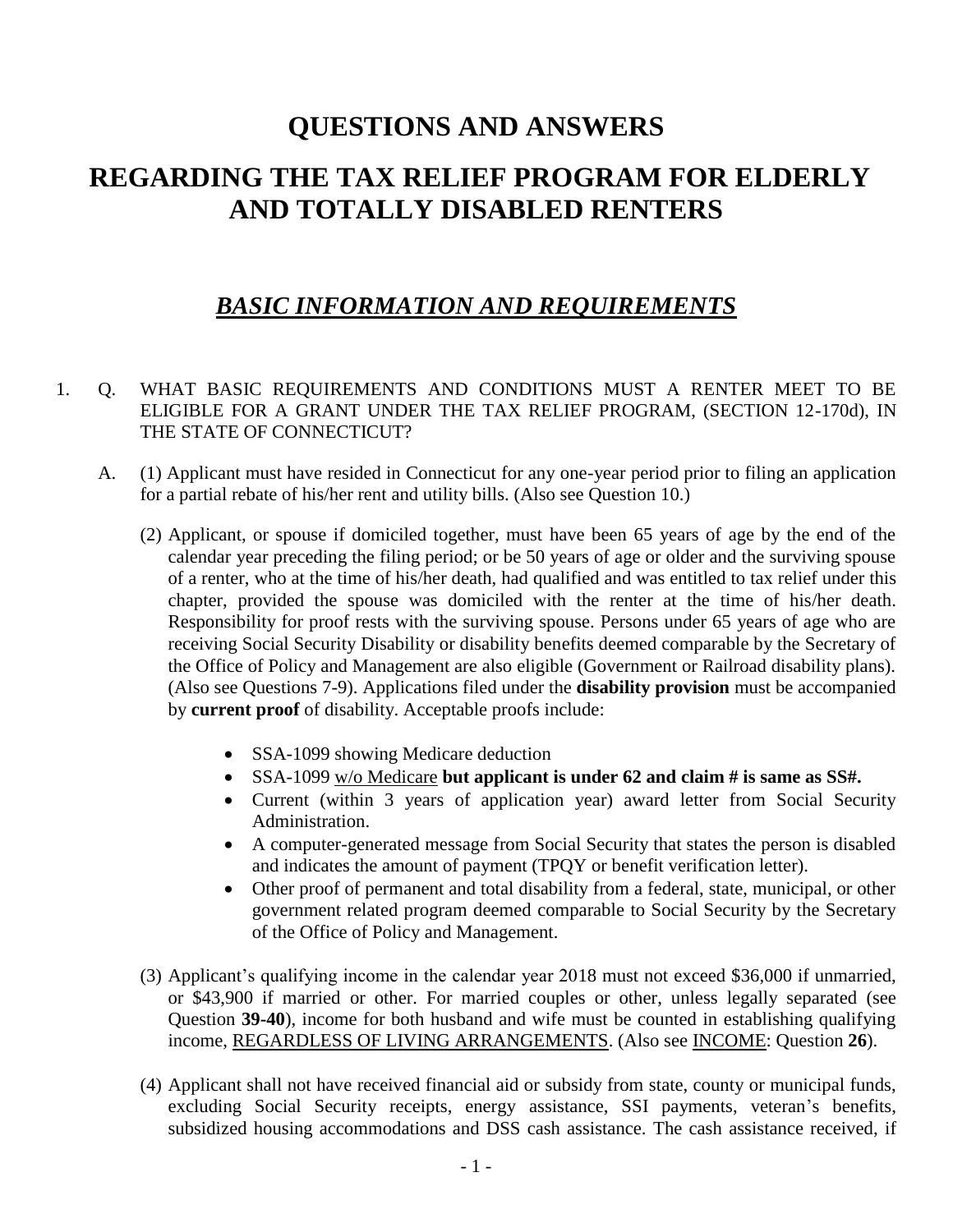less than the Renter's Rebate, will be deducted from the check, **provided it leaves \$10.00 or more**. If the check is not \$10.00 or more it will not be sent.

- (5) Five percent (5%) of applicant's qualifying income must not exceed thirty-five percent (35%) of his/her total rental and utility payments**. If it does, there will be no Rebate check**. (Also see COMPUTATION OF CREDITS DUE: Question **57**).
- 2. Q. MAY PARTICIPANTS IN A STATE OF CONNECTICUT SANCTIONED CIVIL UNION, OR SAME SEX MARRIAGE, RECEIVE STATE TAX RELIEF BENEFITS AS A SPOUSE THE SAME AS MARRIED COUPLES?
	- A. Yes. Please see Question **26** for Income treatment. Also, survivor benefits apply.

#### 3. Q. WHAT IS THE FILING PERIOD, AND WHERE MUST CLAIMS BE FILED?

- A. Any renter, believing him/herself entitled to a grant in partial refund of utility and rent bills he/she has paid during the 2018 calendar year, must make application to the Assessor or the designated Municipal Agent of the municipality in which he/she currently resides, between **April 1** and **October 1, 2019.** Renters must apply for Renters Rebate benefits on an annual basis.
- 4. Q. WHAT HAPPENS IF THE RENTER FAILS TO SUBMIT AN APPLICATION DURING THE DESIGNATED FILING PERIOD?
	- A. If a renter misses the designated filing period they have until December 15, 2019 to submit a request for an extension of time to file to OPM. The request for an extension of time to file must be accompanied by a doctor's letter indicating that the renter had a medical condition that contributed to them not applying during the designated filing period. The extension request must be received by OPM or postmarked no later than December 15<sup>th</sup>.
- 5. Q. WHEN MUST AN APPLICANT HAVE REACHED 65 YEARS OF AGE, IN ORDER TO FILE A CLAIM UNDER SECTION 12-170d?
	- A. A renter, or his/her spouse, if they are domiciled together, must have been 65 years of age, or older, at the close of the calendar year for which a grant is claimed. Renters filing for a grant based on rental and utility expenses incurred in 2018, must have been at least 65 years of age as of December 31, 2018, (i.e., such persons must have been born on or before December 31, 1953). The calendar year for which a partial refund of rents and utilities paid is claimed, is also known as the benefit year. Qualified totally disabled persons are between the ages of 18 and 64 years of age only.

#### 6 . Q. WHAT SOCIAL SECURITY DOCUMENTS ARE ACCEPTABLE AS PROOF OF DISABILITY?

A. Proof of disability must be for the benefit year. (1) The best proof of disability is an SSA-1099 form showing Medicare premiums. Disabled persons are not allowed to receive Medicare until they have been disabled for a period of 2 years; **however, if applicant is under 62, an SSA-1099 form w/o Medicare is acceptable if the claim SS# (box 8) is the same as the SS# (box 2)**. (2) A TPQY form that can be requested from Social Security is acceptable providing it is for the benefit year and indicates that the individual is disabled. The words "eligible since [date]" will be sufficient. (3) A form (TPQY or other) from Social Security showing that applicant received Supplemental Security Income (SSI) benefits during the benefit year. (4) A current (within three years) Award Letter. (5) A current Benefit Verification Letter from Social Security.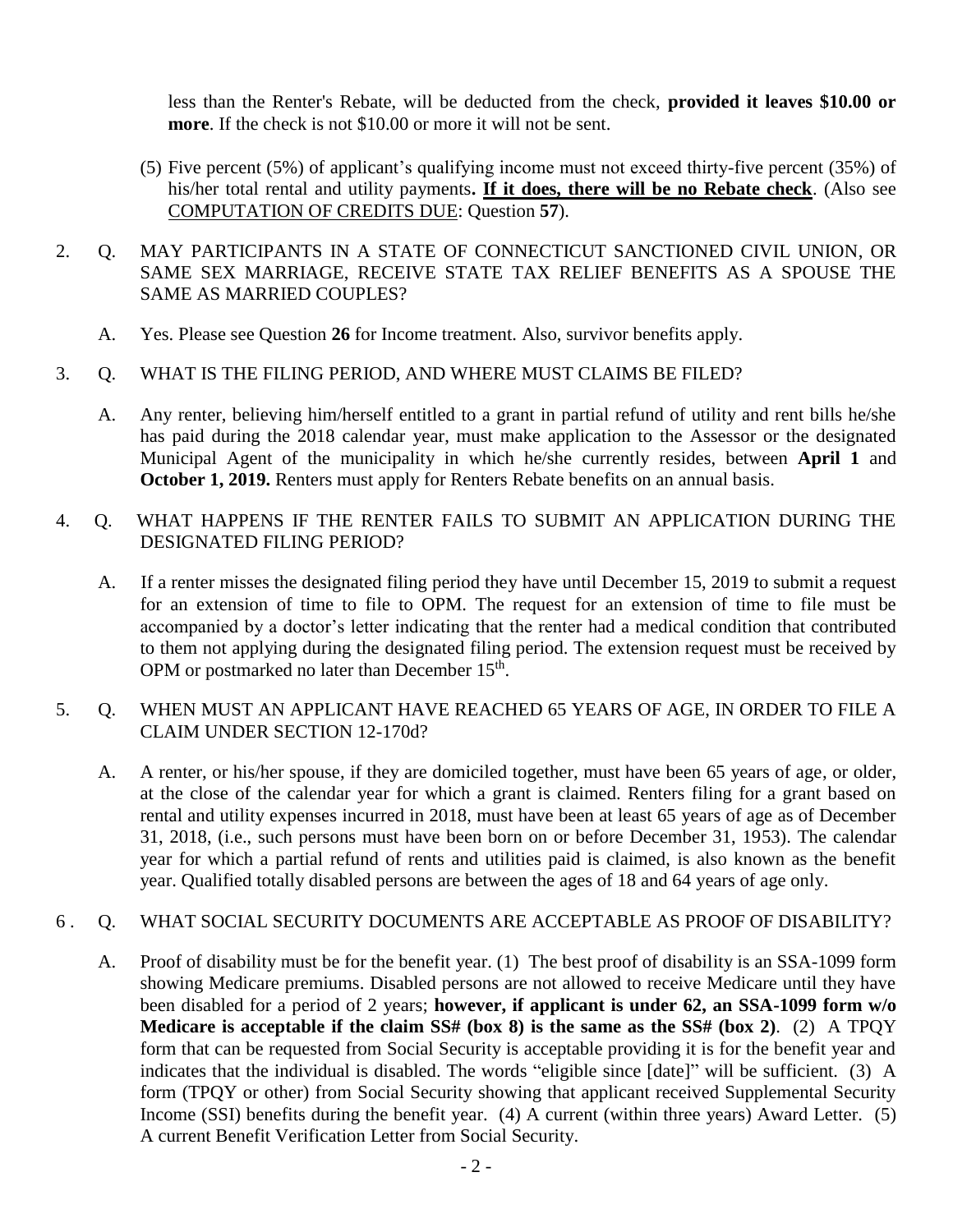#### 7. Q. ARE DISABLED PERSONS **NOT** COLLECTING SOCIAL SECURITY DISABILITY BENEFITS ELIGIBLE FOR THE RENTERS' PROGRAM?

A. In certain cases. Another government disability plan **may** be acceptable if deemed comparable to requirements under Social Security. Proof required would be a statement from Social Security (SS) stating that the person has not been engaged in employment covered by SS and accordingly has not qualified for benefits thereunder. The term "denied" alone is not acceptable. The denial may have been for **not** meeting medical requirements. Along with the above, the applicant must provide a **government** related document for the current benefit year stating benefits are for **100%** total and permanent disability. Disabled veterans must meet all of the above requirements.

#### 8. Q. IS A DOCTOR'S STATEMENT ACCEPTABLE AS PROOF OF DISABILITY?

A. No, but it can be used along with other documentation to validate the disability. The doctor's statement must say: **"I know the requirements for Social Security Disability and (patient name) meets those requirements"**.

#### 9. Q. ARE VETERANS' DISABILITY BENEFITS ACCEPTABLE AS PROOF OF DISABILITY?

A. Veterans' disability benefits may be acceptable. Veterans may obtain a statement that they have applied for Social Security disability benefits and have been found to be disabled under SS regulations. The veteran may choose to receive VA benefits rather than SS benefits. A veteran deemed disabled through the VA may not necessarily be deemed disabled under SS regulations. In addition to the above requirements, proof submitted from the VA must be current and indicate **l00**% permanent and total disability. There are different degrees of disability assigned to veterans.

#### 10. Q. MUST THE APPLICANT HAVE RESIDED IN CONNECTICUT FOR THE ONE YEAR PERIOD IMMEDIATELY PRECEDING THE FILING OF HIS/HER CLAIM?

A. No. The one-year residency requirement applies to **any** one-year period. For example, a person who lived in Connecticut from 1971 to 1972, who moved to New York and subsequently returned to Connecticut, where he/she became a renter as of August 1, 2018, would still be eligible to file an application for a partial year Renter grant during the 2019 filing period. The Assessor or the designated Town Agent has the right and obligation to ask for proof of prior residency.

#### 11. Q. HOW ARE GRANTS HANDLED FOR PEOPLE WHO SHARE RENT PAYMENTS WITH PEOPLE OTHER THAN THEIR SPOUSE?

A. Two or more people sharing rent and utility payments may each be eligible for a benefit under this program, but the credit due each applicant is apportioned according to his/her proportionate share of expenses. Only married, same sex married, or civil union couples' names may appear on one application. When sharing a rental unit with another person (sibling, child, parent, etc.) other than one's spouse, each applicant must fill out an individual application. (Also see COMPUTATION OF CREDITS DUE: Question **59**). When an elderly applicant lives with a disabled adult child, 1/2 of the total expenses must be considered for each applicant (Line 7 of application). "50%" should be entered on Line 6 of the application. Each adult (18 and older) should be considered as a sharing participant regardless of his/her income and regardless of who actually pays the expenses.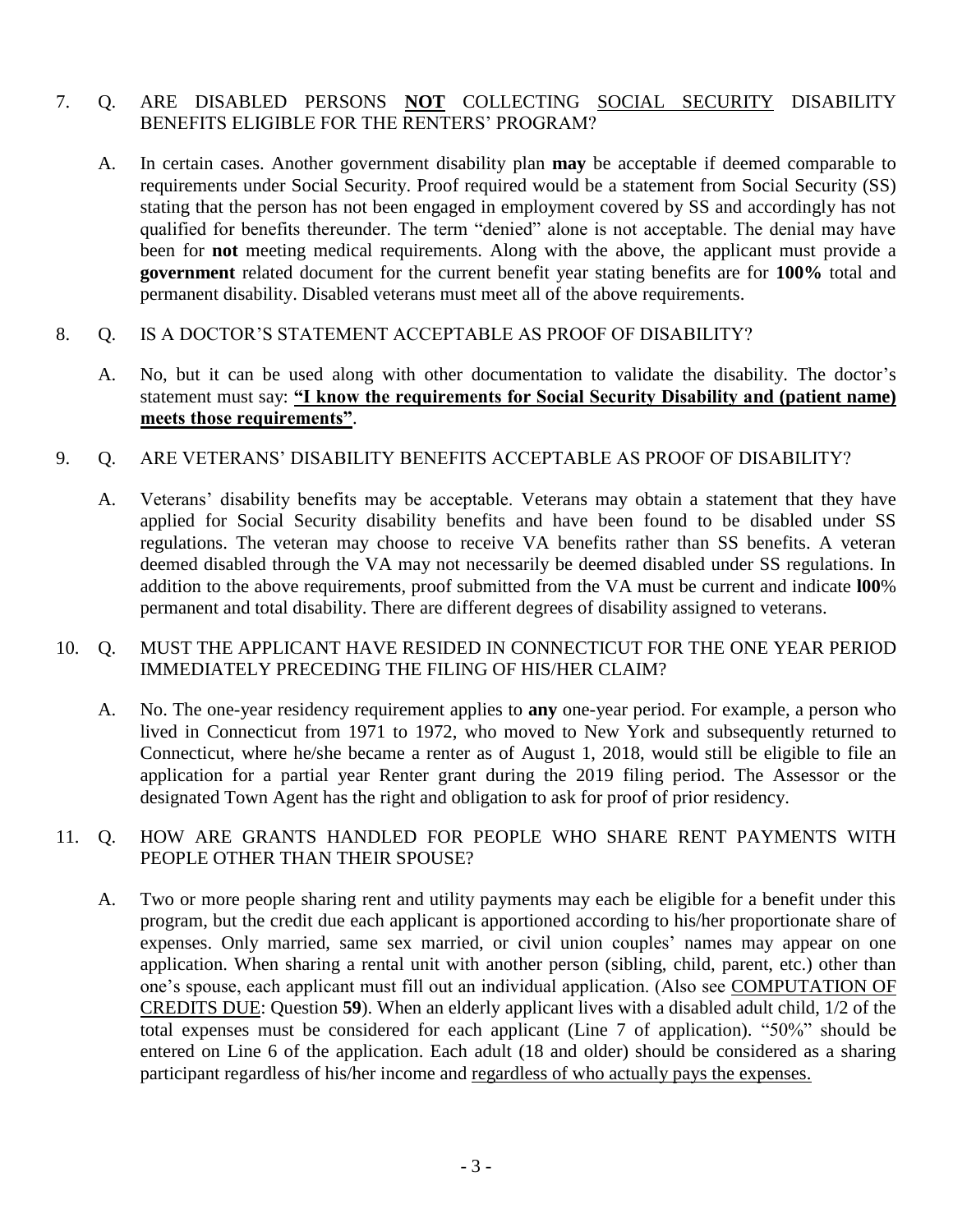- 12. Q. WHAT BENEFIT, IF ANY, IS DUE A RENTER WHO MOVED DURING THE 2018 YEAR?
	- A. If the applicant moved from one Connecticut city/town to another, he/she would be eligible for a benefit based on the number of months he/she was renting in CT during the calendar year. (Also see COMPUTATION OF CREDITS DUE: Question 60.)
- 13. Q. WHERE DOES A RENTER WHO HAS LIVED IN TWO OR MORE CONNECTICUT CITIES OR TOWNS DURING THE BENEFIT YEAR APPLY FOR TAX RELIEF?
	- A. The applicant should apply in the town where he/she is **residing at the time of application** and can include any documentation from his/her previous town of residence with the application.
- 14. Q. DOES A PERSON WHO WAS A HOMEOWNER FOR PART OF THE YEAR AND A RENTER FOR PART OF THE YEAR, QUALIFY AS A RENTER?
	- A. Yes, however, an applicant may **not** apply for **both** the homeowner and renter programs for the same program year. If the applicant has **not** applied for the homeowner program, he/she may apply for a partial year benefit under the renter program.
- 15. Q. IF A RENTER WHO LIVED IN CONNECTICUT DURING 2018 FILES A CLAIM FOR TAX RELIEF WHILE STILL RESIDING IN CONNECTICUT, AND SUBSEQUENTLY MOVES TO ANOTHER STATE, IS HE/SHE ELIGIBLE FOR A BENEFIT?
	- A. Yes, because the applicant was residing in Connecticut during the benefit year, **AND** when the application was filed.
- 16. Q. IF A RENTER WHO LIVED IN CONNECTICUT DURING 2018 MOVED TO ANOTHER STATE PRIOR TO FILING AN APPLICATION FOR THIS PROGRAM, AND WHILE VISITING IN CONNECTICUT SUBMITTED A GRANT APPLICATION, WOULD HE/SHE BE ELIGIBLE FOR BENEFITS?
	- A. No. **An applicant must reside in Connecticut during the benefit year AND when the application is filed.**
- 17. Q. IS THE ESTATE OF A RENTER WHO HAS DIED PRIOR TO THE FILING PERIOD, ELIGIBLE TO RECEIVE A BENEFIT UNDER THIS PROGRAM?
	- A. No. The applicant must be alive at the time of filing an application (between April 1 and October 1, 2019) in order to be eligible under this program.
- 18. Q. HOW ARE GRANTS HANDLED FOR PEOPLE WHO RECEIVE SECTION 8 HOUSING SUBSIDY?
	- A. The applicant's expense would only be considered as the portion of rent that they actually pay themselves. The Section 8 subsidy would not count as part of the applicant's rent expense.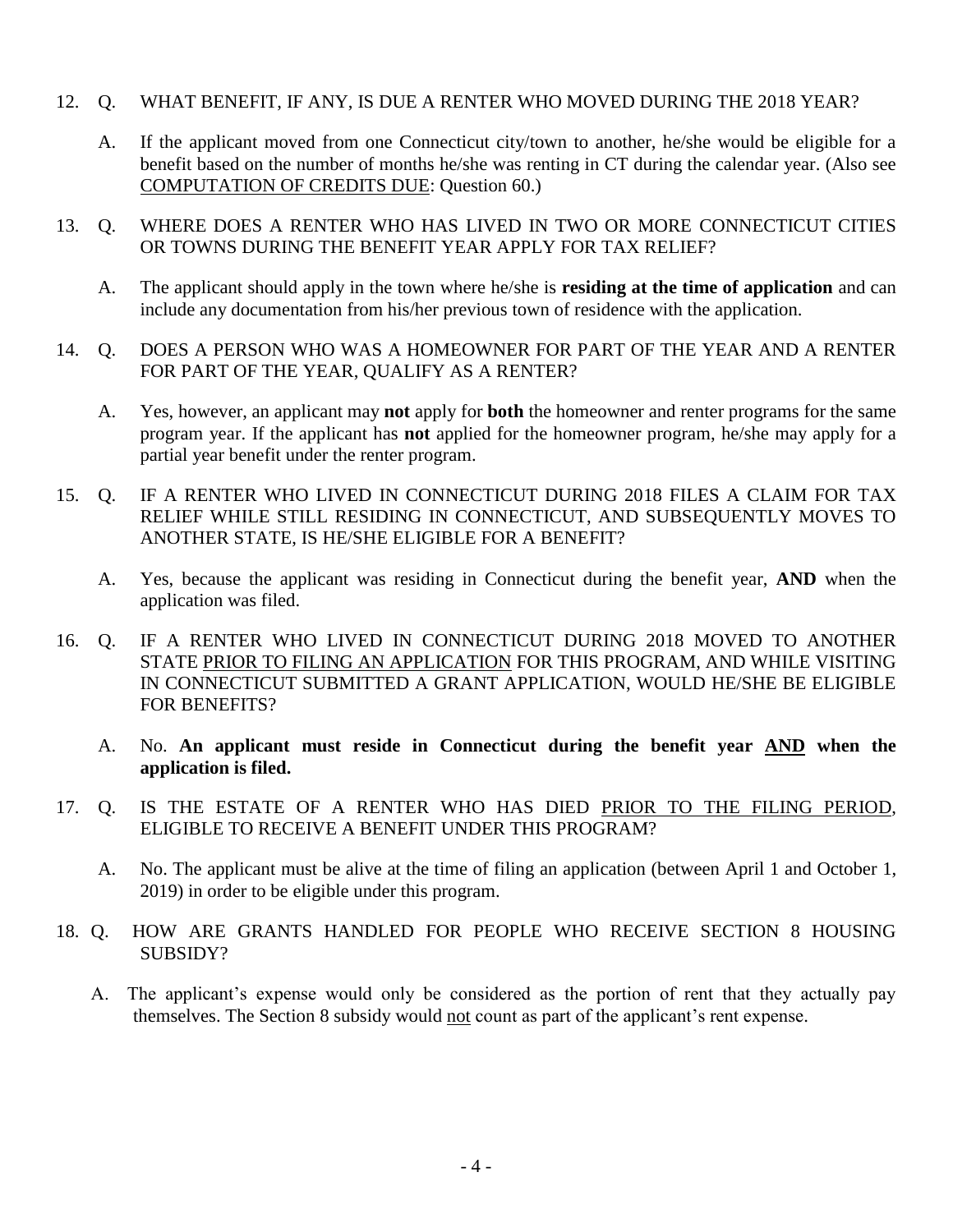### *RENTAL UNITS*

#### 19. Q. WHO IS A RENTER?

A. A renter may be defined as an adult who pays a fixed amount, generally at specified intervals, to the owner of a property in return for the right to occupy said property.

#### 20. Q. WHAT MAY BE DEFINED AS A RENTAL UNIT FOR PURPOSES OF QUALIFYING FOR A GRANT UNDER THIS PROGRAM?

A. The definition of a rental unit includes any property, not owned by the applicant, which is occupied as his/her principal residence or home, by virtue of an oral or written lease. The following are examples of rental property: apartments, cooperatives, land lease for mobile homes, condominiums, hotel/motel rooms, boarding houses, nursing homes, convalescent hospitals, and assisted living centers.

#### 21. Q. WHAT CONSTITUTES THE RENTAL AND UTILITY EXPENSES OF A NURSING HOME, ASSISTED LIVING CENTER OR CONGREGATE HOUSING RESIDENT?

A. For an unmarried nursing home resident who is paying his/her bills without government help, only the cost of his/her room, exclusive of meals, nursing care or other professional costs (such as physical therapy), may be submitted as the basis for a grant. If the room cost cannot be determined, we will accept thirty-four percent (34%) of all fees paid (An unmarried nursing home resident receiving Medicaid subsidy is not eligible to apply for the program). In the case of a married privatepaying nursing home resident, **only** the rent and utility expenses of the spouse remaining at home may be considered. The combined income of both husband and wife are reportable for purposes of our program.

#### 22. Q. WHAT OPTION DOES A MOBILE HOME OWNER HAVE FOR FILING?

A. A mobile home owner may elect to receive benefits as a homeowner OR as a renter. However, if a mobile home owner elects to file as a renter, the property tax liability for the mobile home is **not** counted as part of his/her rental expenses. Only actual ground rent and utility expenses would be included.

#### 23. Q. ARE PEOPLE RESIDING IN ROOMING HOUSES ENTITLED TO A GRANT UNDER THIS PROGRAM?

- A. Yes. Rental charges should be adjusted to eliminate fees for meals, and for housekeeper or other services that may have been furnished by the landlord as part of the rental agreement.
- 24. Q. WHAT PERCENTAGE OF THE TOTAL MONTHLY CHARGES PAID BY A ROOMER FOR "ROOM AND MEALS" SHOULD BE APPLIED TO THE "ROOM" OR "RIGHT OF OCCUPANCY" PORTION?
	- A. Unless actual charges are presented, a fair percentage of the total amount paid per month would be thirty-four percent (34%). If the applicant is sharing an apartment with any other person(s) that is/are over the age of 18 (other than a spouse) it shall be assumed, for the purposes of our program, that each such person pays his proportionate share of expenses -- regardless of actual payment by each person.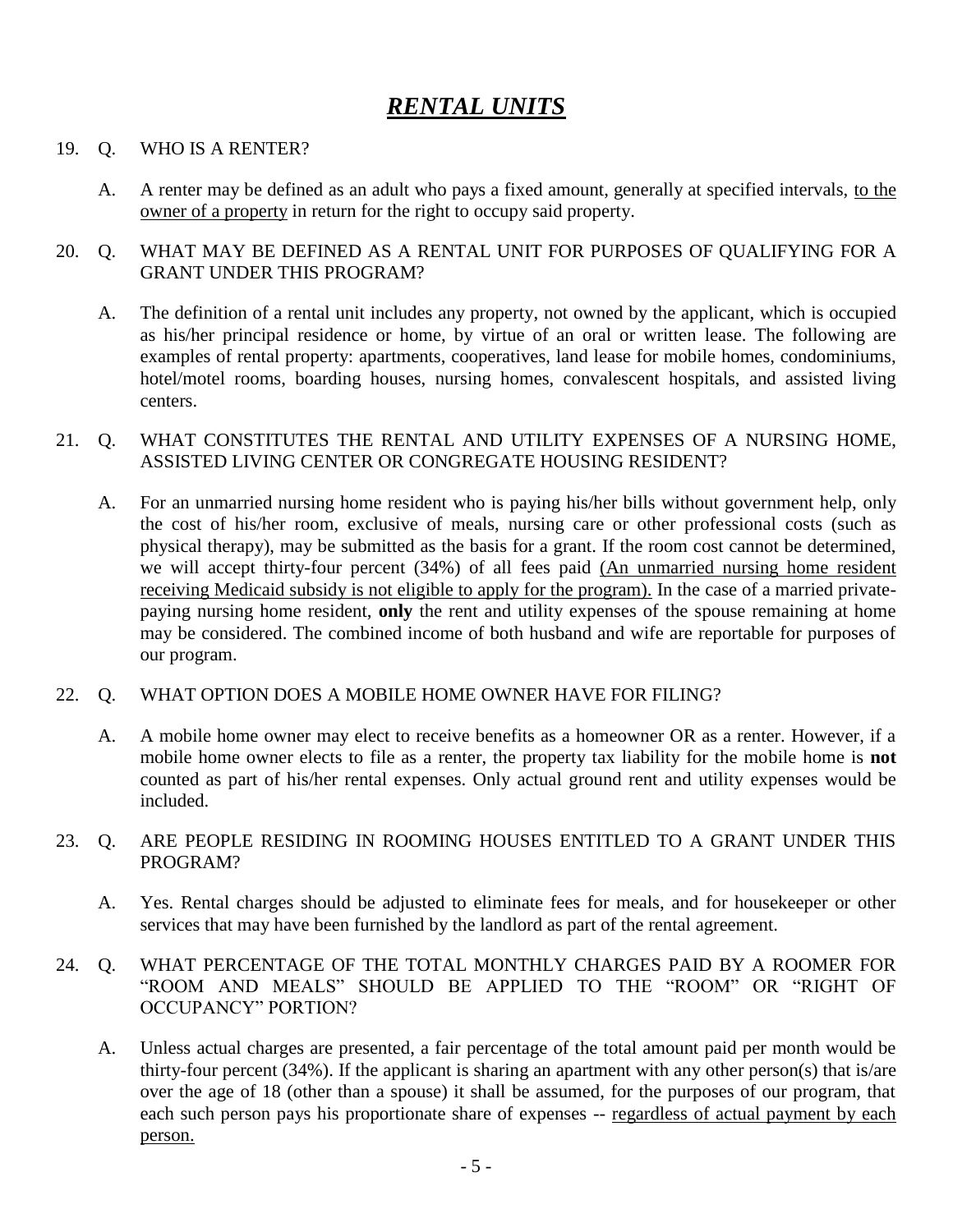- 25. Q. ARE PEOPLE RESIDING IN CONGREGATE HOUSING ENTITLED TO A GRANT UNDER THIS PROGRAM?
	- A. Yes.

### *INCOME, EXPENSES, AND DOCUMENTATION*

#### 26. Q. WHAT CONSTITUTES QUALIFYING INCOME FOR RENTERS SEEKING A TAX RELIEF GRANT?

- A. Qualifying income is defined as gross income and tax-exempt interest, **plus any other income** not included in such gross income. This definition includes income from all sources, as well as non-taxable income. All monies received during the program year are to be considered part of qualifying income, unless specifically exempted. Although the following are not intended to be all inclusive, examples of items to be included as part of qualifying income are as follows:
	- Wages, bonuses, commissions, gratuities and fees; Self-Employment Net Income;
	- Net Social Security (Box 5 of the SSA1099), Federal Supplemental Security Income, payment for jury duty (excluding travel allowance);
	- Dividends, interest, and annuities:
	- IRA distributions -- include all that is taxable. Most money invested in an IRA was not taxed at the time it was earned and is taxable at the time of withdrawal; interest earned on an IRA is not taxable until there is a distribution from the IRA.
	- Black Lung payments;
	- Green Thumb payments;
	- Interest resulting from gifts received;
	- Lottery winnings;
	- Net income from sale or rental of property (however, do not include depreciation from 1040 Schedule E);
	- Pensions, Veteran's pension, Railroad retirement;
	- Severance pay; Unemployment Compensation;
	- Workers Compensation;
	- Alimony
	- Anthem sale of Stock (entire proceeds)
	- Legal Settlements Net Proceeds
	- Cancellation of Debt
	- Capital gains total from previous year only (a capital loss carryover from a previous year should be excluded from qualifying income calculations)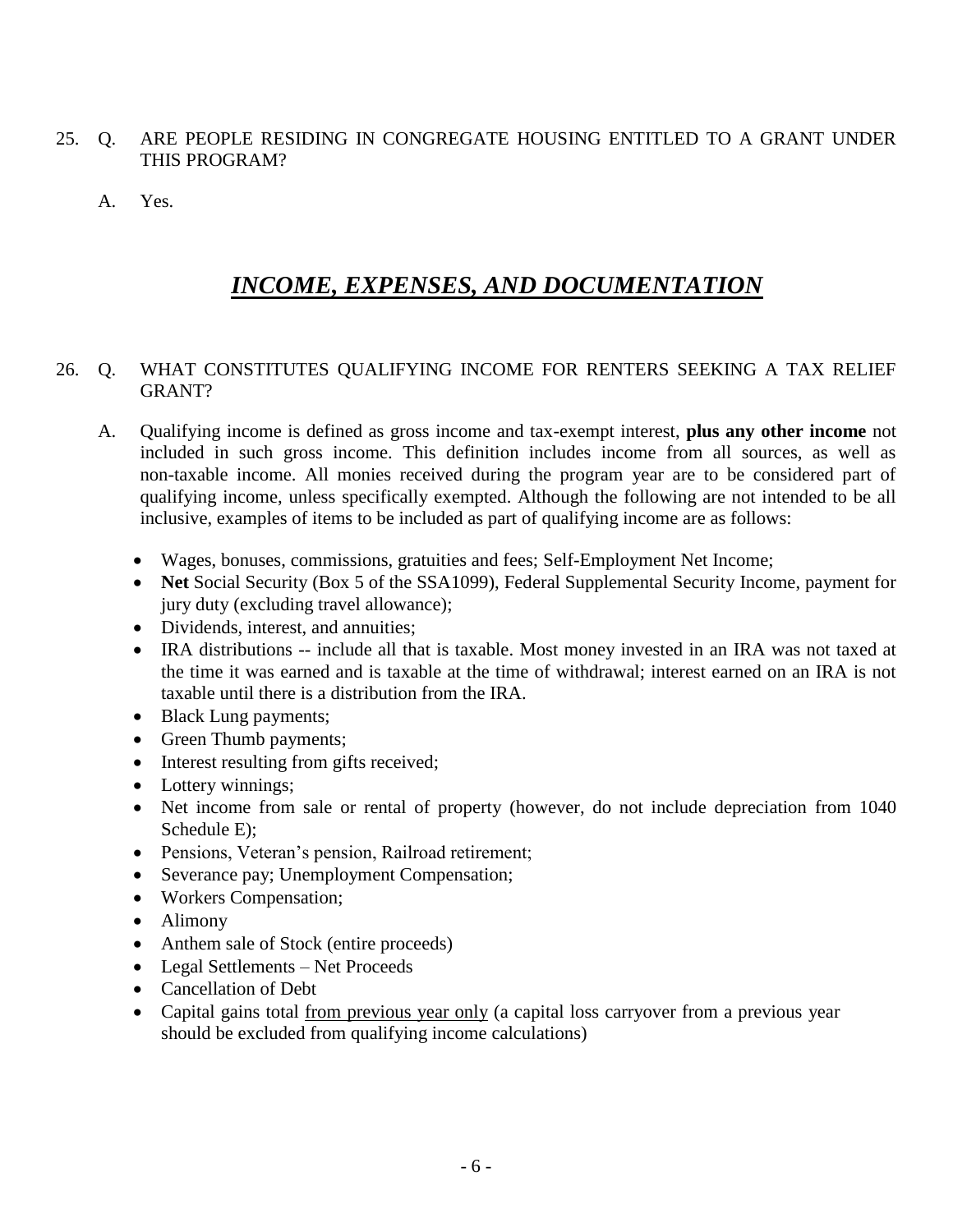#### 27. Q. WHAT TYPES OF INCOME ARE SPECIFICALLY EXEMPT FROM BEING REPORTED AS PART OF QUALIFYING INCOME FOR PURPOSES OF THE RENTERS' PROGRAM?

- A. The following are not included as income for this program:
	- Casualty loss reimbursements;
	- Food stamps; TANF Payments;
	- Gifts, bequests or inheritances only if non-taxable (interest earned thereon must be included in income);
	- Grants for disaster relief:
	- Income earned from volunteer service under the Domestic Volunteer Service Act of 1973 as amended, for programs such as Foster Grandparents, Retired Senior Volunteer, and Senior Companion;
	- Income derived through the federal Senior Community Service Employment Program;
	- Life insurance proceeds;
	- Medical insurance reimbursements:
	- Renters Rebate grants received for preceding benefit year;
	- Capital gain on sale of primary residence if lived in 2 out of last 5 years;
	- Financial assistance from family or friends;
	- Social Security payments for a dependant person;
	- Child support payments

#### 28. Q. HOW IS THE SOCIAL SECURITY INCOME OF A SPOUSE WHO IS A RESIDENT OF A HEALTH CARE OR NURSING HOME FACILITY HANDLED FOR THIS PROGRAM?

A. A **Married/Civil Union/Same Sex married** renter whose spouse is a resident of a health care or nursing home facility **in CONNECTICUT** and who is receiving payment related to such spouse under Title XIX Medicaid, need not declare the spouse's Social Security income that was paid to the health care or nursing home facility. If part, or all, of the resident's Social Security income is given to the non-resident spouse (Community Spousal Allowance) that portion of Social Security income must be included as qualifying income. The exclusion of resident income applies to Social Security income only. All other income (pensions, VA benefits, etc.) **MUST** be included as qualifying income regardless of whether or not these benefits are being directed to the nursing facility.

Proof must be submitted to the Assessor/Municipal Agent, on health care facility's letterhead, signed by an administrator that indicates:

(1) **dates** during **benefit year** that spouse was in facility, and

(2) **date** that resident **went** on Title XIX.

#### 29. Q. WHAT DOCUMENTATION IS NEEDED TO CONFIRM THAT AN APPLICANT DOES NOT PARTICIPATE IN OR SELF-PAY MEDICARE PREMIUMS?

A. A copy of each applicant's SSA-1099 form should accompany every application.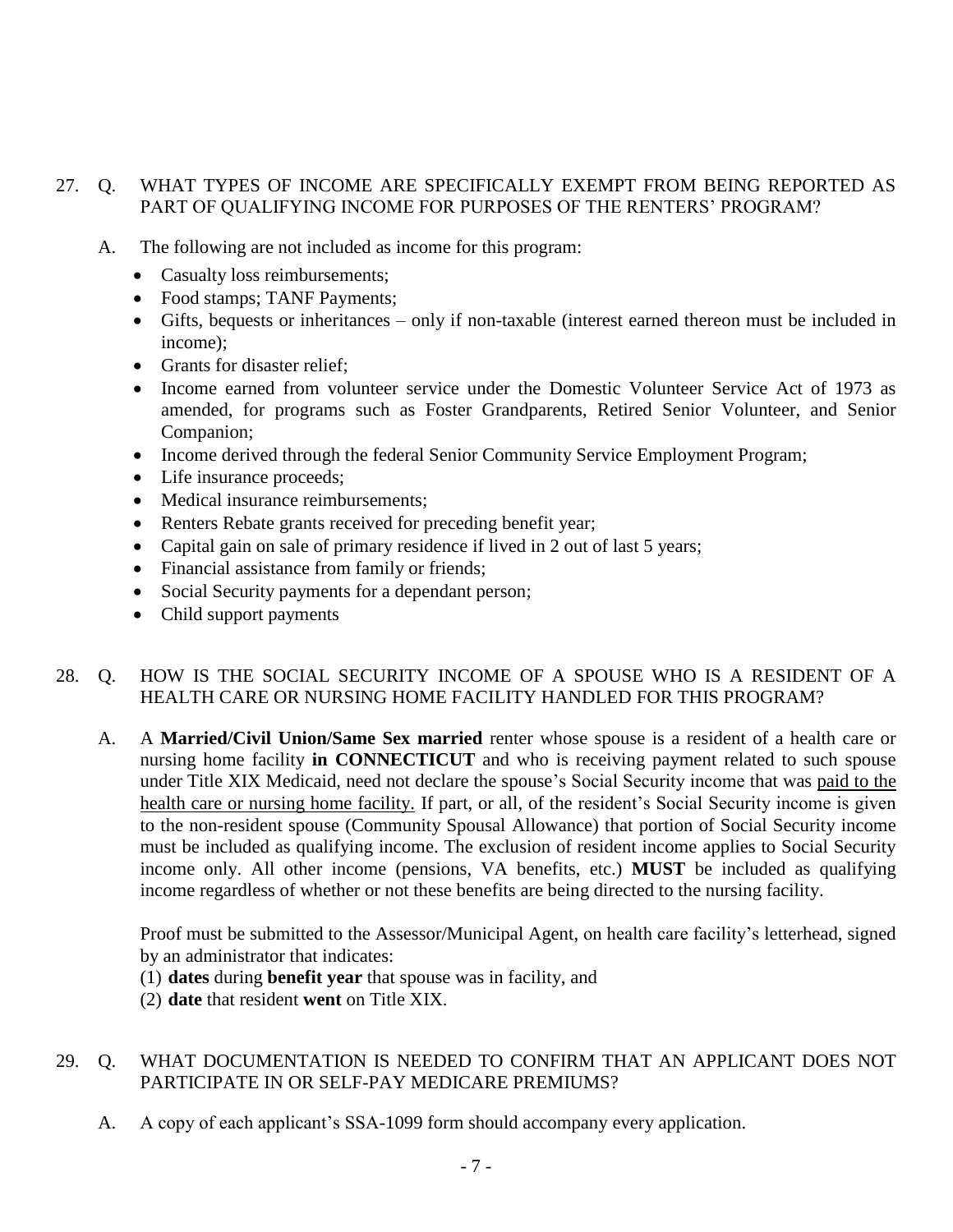- 30. Q. DOES AN ELDERLY APPLICANT RECEIVING FOOD STAMPS QUALIFY FOR THE RENTER REBATE?
	- A. Yes, providing all other eligibility requirements are met. The amount of the food stamp allotment is not considered income.
- 31. Q. ARE ALL PERSONS RECEIVING PAYMENTS FROM THE CONNECTICUT DEPARTMENT OF SOCIAL SERVICES ELIGIBLE FOR THE RENTER REBATE?
	- A. Yes. If an applicant or the applicant's spouse received any cash assistance payments during the claim year from the Department of Social Services OPM will deduct the amount they received from their grant. **However, if the difference is less than \$10.00, the grant amount will be zero (0) and no payment will be made.**

NOTE: The application affidavit that each applicant must sign authorizes the Department of Social Services to release information to OPM.

#### 32. Q. IF A RENTER RECEIVES **STATE OF CONNECTICUT** SUPPLEMENTAL SECURITY INCOME, IS HE/SHE ALSO ELIGIBLE FOR A GRANT UNDER SECTION 12-170d?

A. Yes. The receipt of **State of Connecticut** Supplemental Security Income, i.e., Old Age Assistance, Aid to the Blind/Disabled, (Sec. 17-109) **does not** disqualify an applicant.

NOTE: The application affidavit that each applicant must sign authorizes the Department of Social Services to release information to OPM.

- 33. Q. IF A RENTER RECEIVED **STATE OF CONNECTICUT** SUPPLEMENTAL SECURITY INCOME (I.E., ANY FORM OF CASH ASSISTANCE FROM DSS), IS HE/SHE ALLOWED TO REIMBURSE THE DEPARTMENT OF SOCIAL SERVICES (DSS) FOR ALL CASH ASSISTANCE RECEIVED DURING THE BENEFIT YEAR, THEREBY BECOMING ELIGIBLE FOR A GRANT?
	- A. Yes. OPM will offset the cash assistance against their Renter's Rebate. The difference must be \$10.00 or more to result in a Renter's Rebate check.
- 34. Q. IS AN APPLICANT REQUIRED TO PRESENT A COPY OF HIS/HER ANNUAL FEDERAL INCOME TAX RETURN TO THE ASSESSOR OR DESIGNATED MUNICIPAL AGENT IN THE MUNICIPALITY WHERE HE/SHE IS APPLYING FOR BENEFITS?
	- A. Yes. Statutory requirements dictate that if a Federal Income Tax Return is filed, a copy must be presented to the Assessor or designated Municipal Agent. If the applicant does not file a Federal Income Tax Return, the Assessor/Town Agent must require that any and all other proofs of income that may be necessary for the certification of the claim be presented. The Municipal Agent should obtain a copy of at least the first two pages of the tax return for the municipality's files if the applicant files a tax return.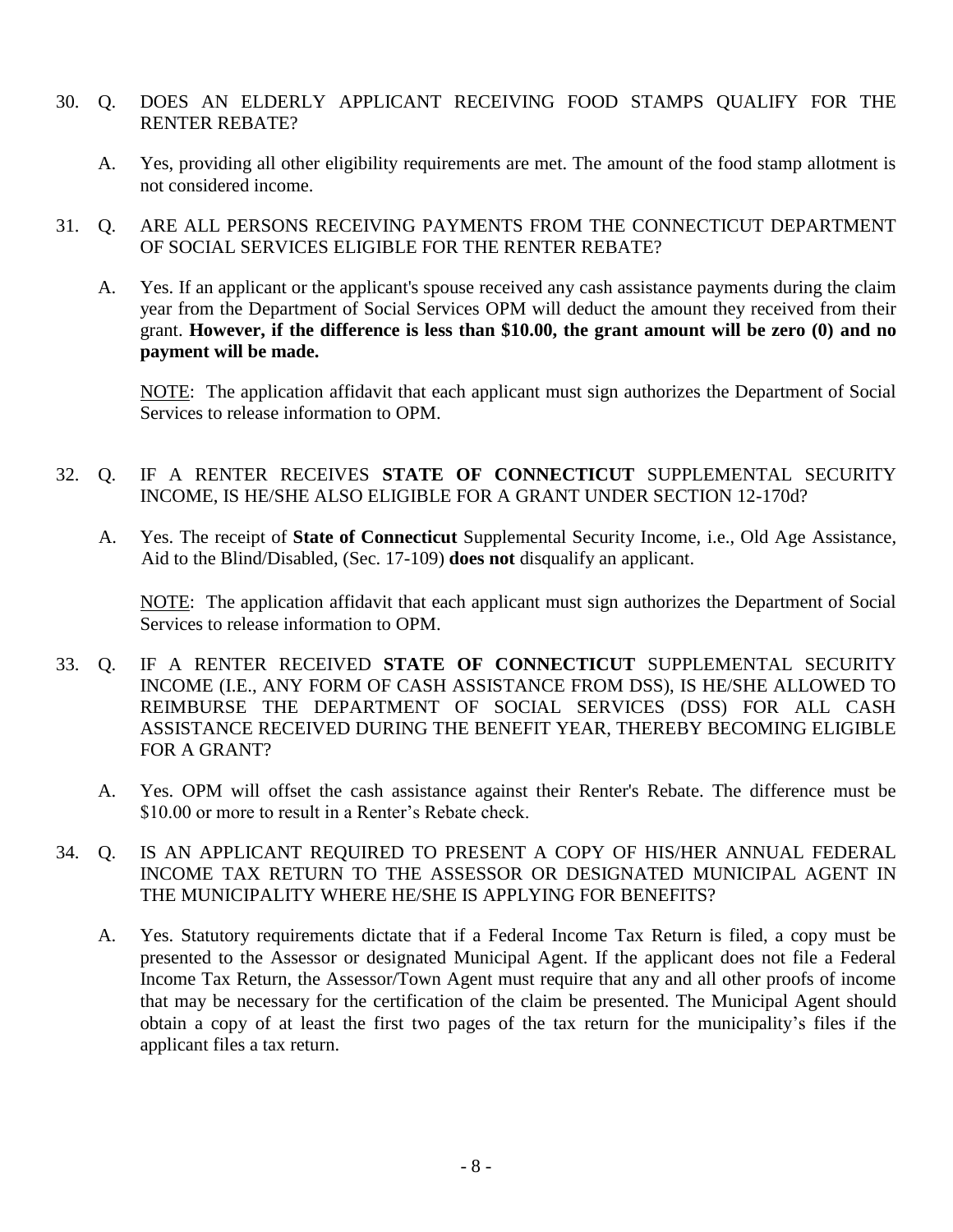- 35. Q. ON 2018 INCOME TAX RETURNS, WHERE IS THE AMOUNT OF GROSS INCOME TO BE FOUND?
	- A. Gross income is the amount shown on line 6 of Form 1040.
- 36. Q. CAN A **GROSS TAX LOSS** (AS SUBSTANTIATED BY AN INCOME TAX RETURN) BE USED TO OFFSET OTHER INCOME IN THE ESTABLISHMENT OF QUALIFYING INCOME?
	- A. No. If an applicant has a gross tax loss for any calendar year, the Assessor/ Municipal Agent should **not** subtract that loss from the applicant's other reported income. Rather than indicating a negative amount for the gross income, the Assessor/Municipal Agent should enter a **-0-** on line 12A of the Renters' application. **A loss used to develop Gross Income on a tax return is allowed.**

**EXAMPLE:** Mr. Jones owns an antique shop, and substantiates on his Income Tax Return for 2018 that he sustained a gross tax loss of \$2,560 for the year. Mr. Jones also had tax exempt interest from municipal bonds in the amount of \$580, and Social Security income of \$7,861.20. Mr. Jones' qualifying income is \$8,441.20; **not** \$5,881.20. His income on Form M-35R should be stated as follows:

| 12E TOTAL                | \$8,441.20 |
|--------------------------|------------|
| 12D ANY OTHER INCOME     | 0.00       |
| 12C SOCIAL SECURITY      | 7,861.20   |
| 12B NON-TAXABLE INTEREST | 580.00     |
| 12A TAXABLE INCOME       | \$0.00     |

- 37. Q. HOW SHOULD THE INCOMES OF MARRIED/CIVIL UNION/SAME SEX MARRIAGE COUPLE BE TREATED?
	- A. The incomes of both parties should be added together in establishing qualifying income, even though separate Income Tax Returns may have been filed.
- 38. Q. HOW SHOULD THE INCOME OF SPOUSES WHO ARE **LEGALLY SEPARATED** AND MAINTAINING SEPARATE RESIDENCES BE TREATED?
	- A. **They may file as unmarried**. Each must file separate applications for their respective residences and income. Each must qualify on their own circumstances.
- 39. Q. MAY A MARRIED/CIVIL UNION/SAME SEX MARRIAGE COUPLE, WHO ARE **NOT** DIVORCED AND NOT LEGALLY SEPARATED, BUT MAINTAINING SEPARATE RESIDENCES, APPLY FOR THE PROGRAM?
	- A. Yes, but only **one** application may be submitted. Expenses of **only one residence** may be considered; however, they must apply as married and income of **both** spouses **must** be reported and included on the application form. The check will be mailed to the mailing address supplied on the application.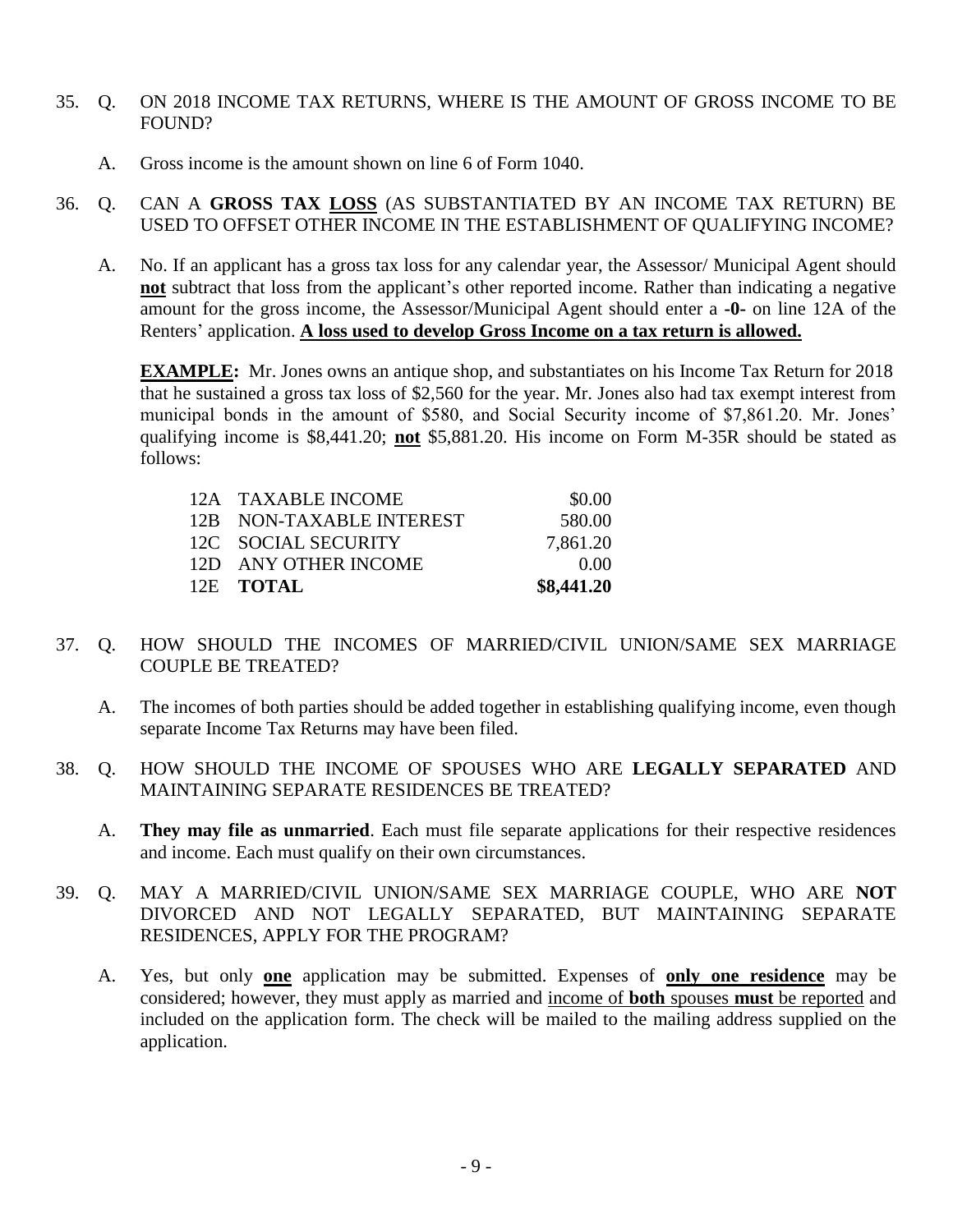- 40. Q. WHEN A MARRIED/CIVIL UNION/SAME SEX MARRIAGE COUPLE FILES A CLAIM UNDER THIS PROGRAM, IS IT NECESSARY FOR BOTH TO SIGN THE APPLICATION FORM, AS IN THE CASE OF A JOINT RETURN FOR THE IRS?
	- A. No. Only one **or** the duly authorized agent may sign the application.
- 41. Q. WHO MAY BE CONSIDERED AN AUTHORIZED AGENT?
	- A. Any person duly authorized by an applicant to act on his/her behalf, **except** for the Assessor, designated Municipal Agent or an Assessor/Town Agent's staff member. As the Assessor/Town Agent is responsible for certifying claims for grants, a conflict of interest could occur, if he/she also acted as an authorized agent in the submission of claims. Please note that a person taking the application **cannot** sign as both the applicant's agent and the Municipal Agent. Applications should **not** be mailed. Individuals (conservators, group home leaders, attorneys, elderly housing managers, nursing facility administrators, etc.) responsible for overseeing large groups of applicants should not have authority to complete nor sign applications, unless employed (paid or unpaid) by Assessor/Municipal Agent. These individuals should also not be signing for applicants as authorized agents.
- 42. Q. WHEN A SPOUSE DIES DURING A BENEFIT YEAR, SHOULD THE SURVIVOR INCLUDE BOTH INCOMES ON THE RENTER'S APPLICATION?
	- A. Yes. The surviving spouse would file his/her application in the same manner as mandated by the IRS for the filing of Income Tax Returns. Both spouses' incomes and information (name, social security, and birth date) must be declared. The surviving spouse is considered married/civil union/same sex married for the benefit year. Also, a surviving spouse must be living at the time of filing. In other words, **friends or relatives cannot file for deceased persons, even if the deceased person was living during the entire benefit year**.
- 43. Q. WHAT PROCEDURE SHOULD BE FOLLOWED WHEN THE APPLICANT HAS NOT RECEIVED SOCIAL SECURITY INCOME FOR THE BENEFIT YEAR?
	- A. When an applicant has not received Social Security income for the benefit year, the amount reportable on Line 12-C of the application should read -0-. **Some explanation must be provided**.
- 44. Q. WHAT SOCIAL SECURITY NUMBER SHOULD BE USED ON THE RENTER'S APPLICATION WHEN AN APPLICANT IS COLLECTING BENEFITS ON A NUMBER OTHER THAN HIS/HER OWN NUMBER?
	- A. The applicant's **own** Social Security number should always be used on the renter's application; even though an applicant may be collecting Social Security benefits on another's number (spouse, parent, etc.). The assessor/municipal agent should be sure to verify that the applicant is eligible to receive Social Security Disability benefits in their own right.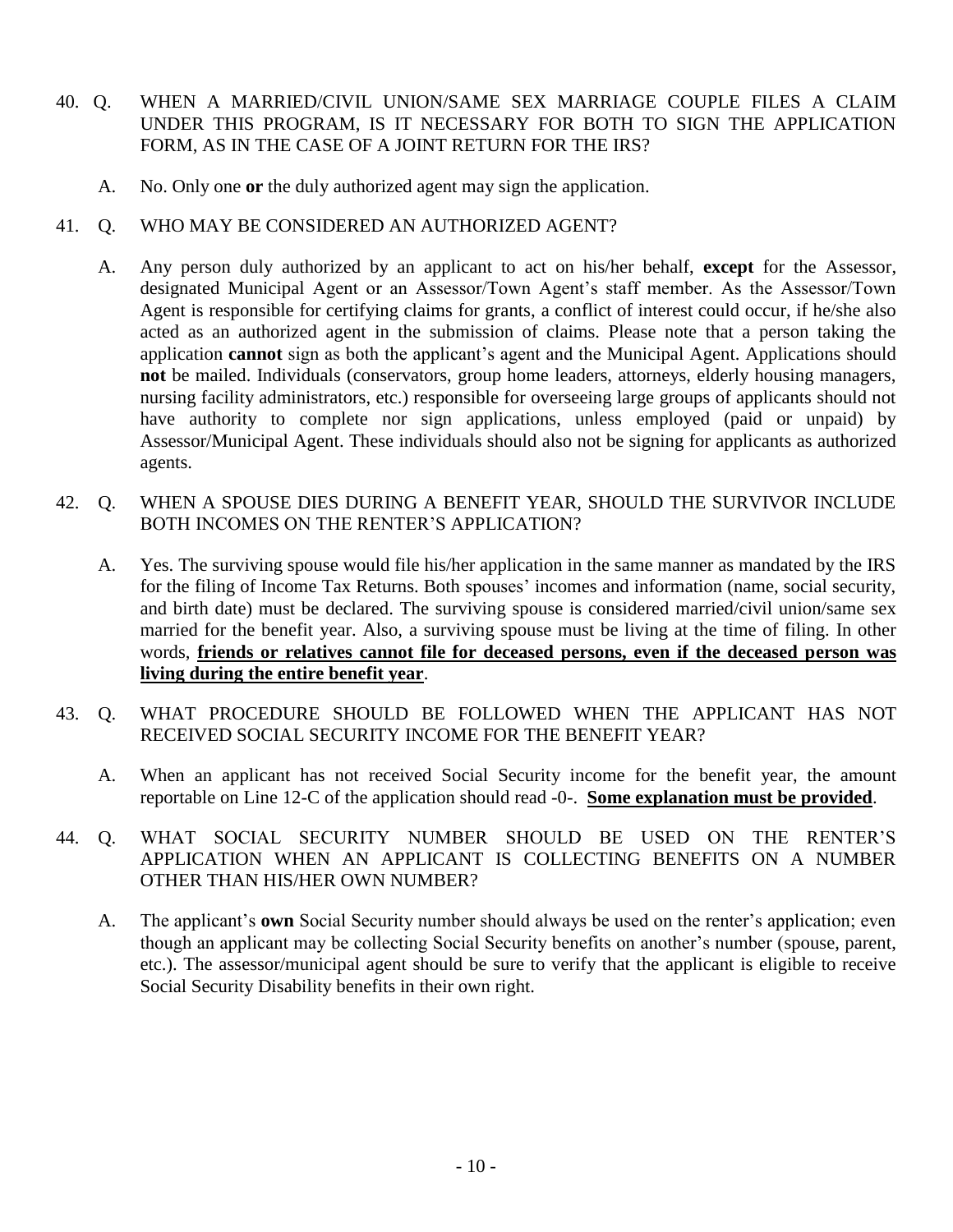- 45. Q. CAN AN ELDERLY OR DISABLED APPLICANT'S SURVIVING SPOUSE, WHO IS BETWEEN THE AGES OF 50 AND 65, CONTINUE TO APPLY ANNUALLY FOR A RENTER BENEFIT UNDER THIS PROGRAM?
	- A. Yes. As long as the surviving spouse **has not remarried/civil union/same sex married** and was previously domiciled with a spouse who, at the time of his/her death, had qualified, applied, and was entitled to receive a benefit under Section 12-170d. The surviving spouse must continue to meet all other statutory requirements in order to be granted continued benefits. It is the surviving spouse's responsibility to prove that the deceased was qualified**,** and entitled to benefits (as evidenced by an application) before dying.

#### 46. Q. WHAT IS THE DEFINITION OF RENT?

- A. Rent is defined as a usually fixed periodical payment made by a tenant or occupant of property to the owner for the possession and use of such property.
- 47. Q. WHEN FILING FOR BENEFITS, MUST THE APPLICANT SUBMIT EVIDENCE OF PAYMENTS HE/SHE HAS MADE FOR RENT AND UTILITY SERVICES, IN ADDITION TO PROVIDING PROOF OF INCOME?
	- A. Yes. This information must be presented to the Assessor or designated Municipal Agent in substantiation of the renter's claim. The Applicant or authorized agent must apply in person. Applications should **not** be mailed to applicants or their authorized agents.

#### 48. Q. WHAT CONSTITUTES UTILITY PAYMENTS?

- A. Utility payments are limited by Section 12-170e to payments made for electricity, gas, water, and fuel ONLY. Payments for telephone service, cable or pay television, garbage removal, use of air conditioner (**except where medically required)**, etc., are **not** to be included in utility costs. Only actual payments **paid (not billed)** by the applicant may be included in expenses. Heating assistance **IS** counted as part of the utility expense and is considered to be paid by the applicant if it is federally reimbursed.
- 49. Q. WHAT HAPPENS IF A RENTER'S 2018 INCOME IS IN EXCESS OF THE ALLOWABLE QUALIFYING INCOME LIMITS?
	- A. If the \$36,000 (unmarried) or \$43,900 (married/union) income limit is exceeded, the applicant is denied any refund of rent and utility expenses for the 2018 program year.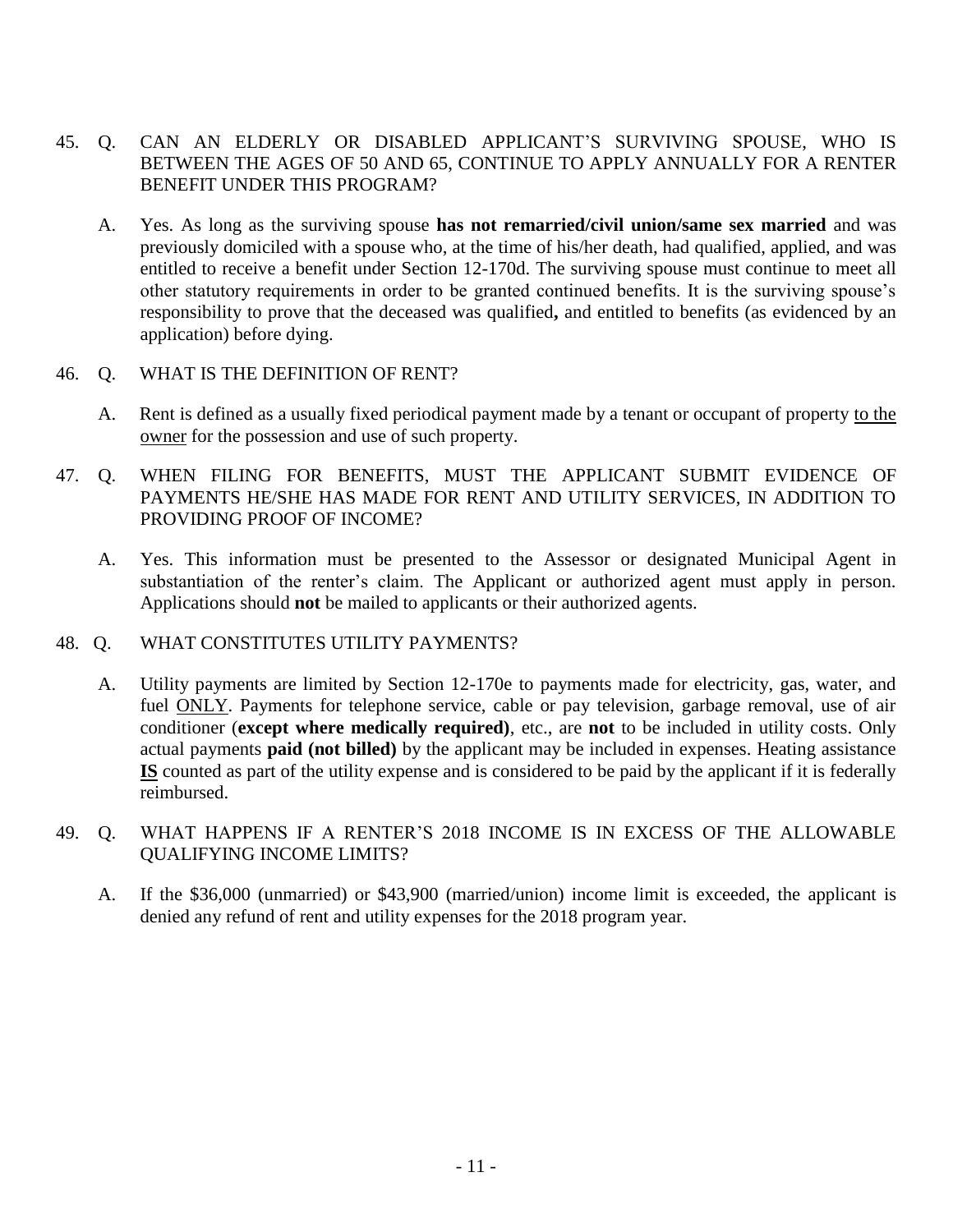#### 50. Q. HOW ARE THE INCOME LIMITS FOR ELDERLY RENTERS AFFECTED BY THE SOCIAL SECURITY ADMINISTRATION COLA ADJUSTMENT?

- A. The Social Security Income adjustment is applied to the Renters' income limits, and incorporated in the application form, by the Office of Policy and Management. They are rounded to the nearest \$100, over the limits in effect last year. This procedure ensures that applicants are not penalized by the Social Security adjustment.
- 51. Q. WHAT TYPE OF EVIDENCE IS REQUIRED TO DOCUMENT INCOME FROM SOCIAL SECURITY?
	- A. There are three options (in order of preference):
		- (1) Form SSA-1099 **Box 5**, received annually by February 1. The Social Security Administration (SSA) office will not replace lost forms except for federal tax liability purposes.
		- (2) Form TPQY from SSA or a Benefit Verification Letter from SSA.
		- (3) Photocopy the recipient's current check (for both spouses), include Medicare amount (See QUESTION **52**)
- 52. Q. THE CURRENT YEAR (2019) **DOES** INCLUDE A COST OF LIVING ADJUSTMENT (C.O.L.A.) IN A SOCIAL SECURITY RECIPIENT'S CURRENT CHECK. HOW DO YOU DETERMINE THE PRIOR YEAR'S (2018) INCOME?
	- A. You may calculate the prior year's income as follows:
		- (1) In 2019 applicant receives \$390.00 per month
		- (2) **C.O.L.A. increase for 2019 is 2.8%**
		- $(3)$  1 minus  $.028 = 0.972$
		- (4)  $$390.00 \text{ X } 0.972 = $379.08$ ; use \$379.00.

Net 2018 Social Security income would be \$3792.00 per month times 12 months plus Medicare premiums. The Amount of Medicare premium to be added for the year 2018 is \$1,560.00 (unmarried) and \$3,120.00 (married/civil union) for applicants paying \$130.00/month OR \$1,608.00 (unmarried) and \$3,216.00 (married/civil union) applicants paying \$134.00/month.

- 53. Q. WHAT IF THE RENT AND UTILITY EXPENSE(S) ARE CLOSE IN AMOUNT TO THE INCOME (e.g.: RENT/UTILITY =  $6500.00$  INCOME =  $7000.00$ )?
	- A. Ask the applicant how they are living throughout the year (food, phone, etc.) on the difference. It is perfectly OK if they are receiving financial help from family and/or friends. This help is considered a gift and is NOT included as income. Please check the box for Family Assistance on the computer application. If liquidation of assets (Bank Account, IRA, etc.) is being used, then a brief notation on the application to that effect will be helpful. You can also check the Family Assistance box in this situation.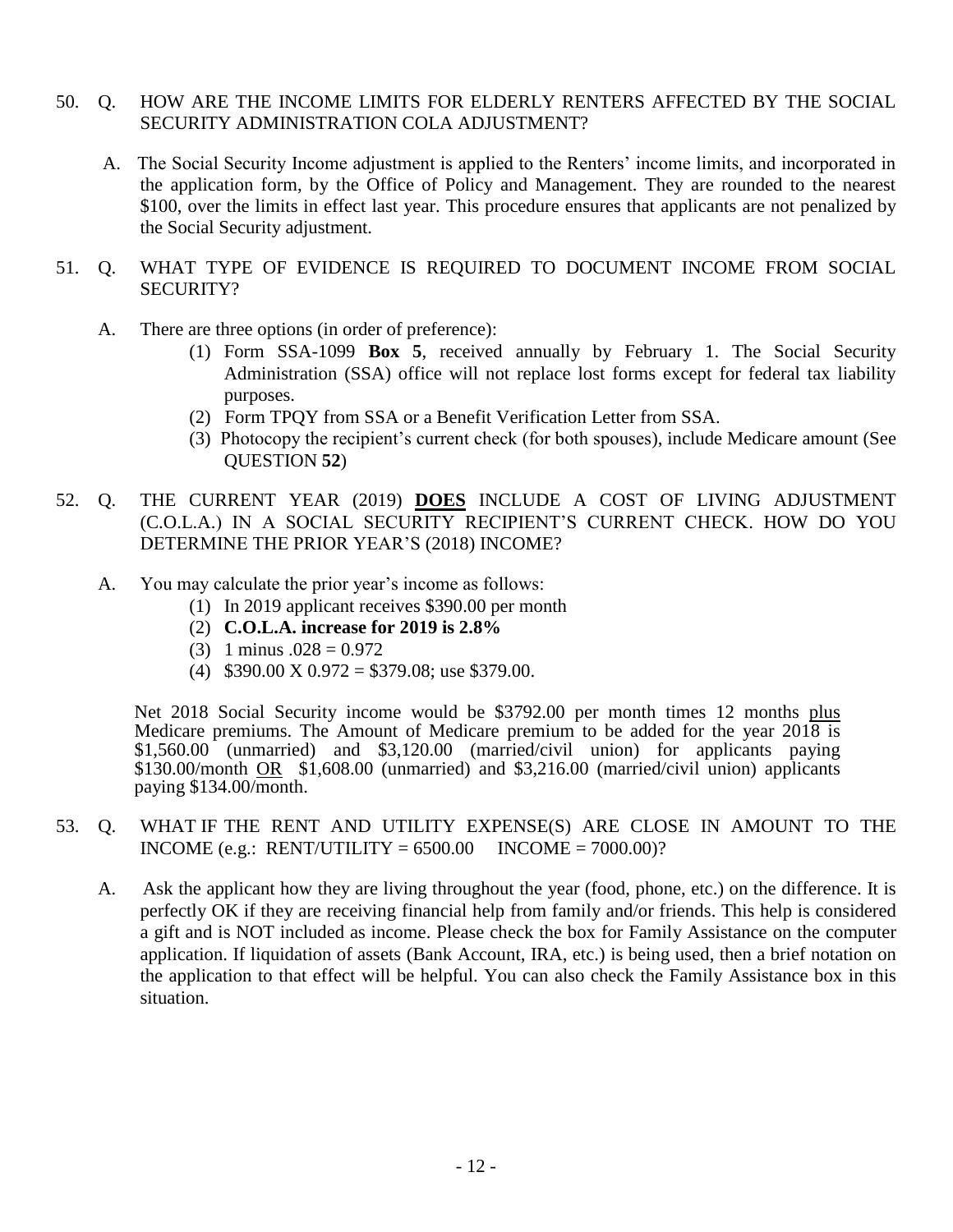#### 54. Q. WHAT IF AN APPLICANT IS RENTING FROM A MEMBER OF THEIR FAMILY?

A. OPM is aware, and has discovered under audit, that some elderly/totally disabled Renters Rebate applicants have claimed fraudulent rent expenses from family members when applying for the Renters Rebate Program. Accordingly, OPM requires a high level of proof of actual rent payments. The proof required in a family rental situation is a copy of the landlord's IRS Form 1040, along with the corresponding Schedule E or Schedule C, whichever is applicable, which must show the rental income in question. If the Renters Rebate applicant and/or landlord refuse to supply the required documents or if the documents are supplied but do not claim the rental income in question the applicant will not be eligible for a rebate.

### *COMPUTATION OF CREDITS DUE*

#### 55. Q. IS THE ASSESSOR OR DESIGNATED MUNICIPAL AGENT RESPONSIBLE FOR COMPUTING BENEFITS DUE?

A. Yes. However, the benefit is subject to change based on an audit by the Office of Policy and Management.

#### 56. Q. HOW ARE GRANT AMOUNTS COMPUTED?

- A. An eligible applicant is entitled to a grant from the State, equivalent to the lesser of, the maximum grant amount allowed by the appropriate income table, **OR** thirty five percent (35%) of the amount actually paid by the applicant for rent, electricity, gas, water and fuel during the benefit year, less five percent (5%) of his/her qualifying income, **OR** the minimum, if it is greater. If an applicant shares rental and utility expenses with someone other than his/her spouse, grants must be calculated on the shared portion of the total rental and utility expenses assumed to be paid by the individual applicant. (Section 12-170d assumes each pays his/her proportionate share.)
- 57. Q. WHAT CREDIT MAY BE GRANTED TO AN APPLICANT WHOSE APPLICATION INDICATES THAT THIRTY FIVE PERCENT (35%) OF HIS/HER RENTAL AND UTILITY PAYMENTS IS LESS THAN FIVE PERCENT (5%) OF QUALIFYING INCOME?
	- A. The applicant would not be eligible to receive a grant under this program for this year.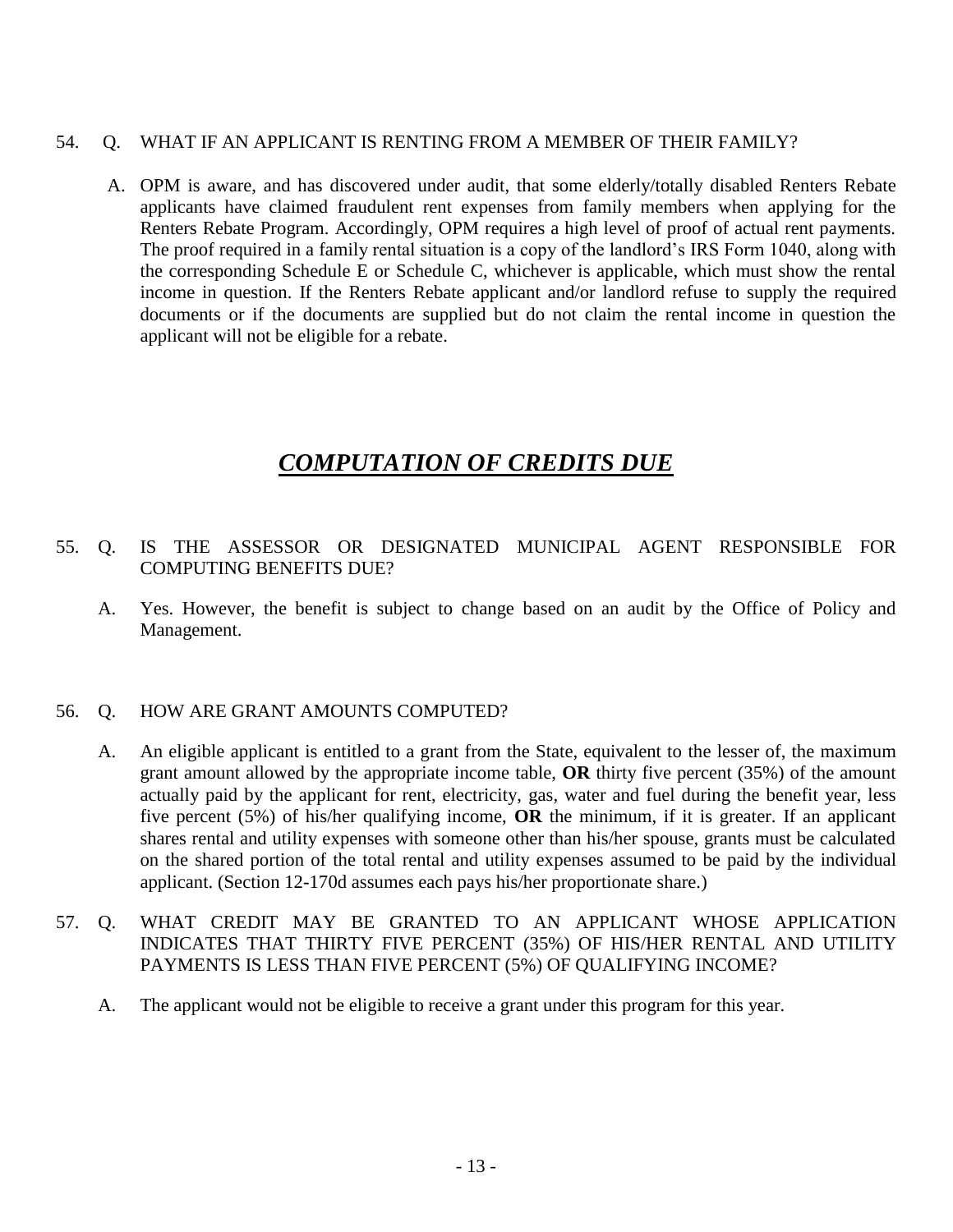#### 58. Q. HOW ARE CREDITS COMPUTED IF AN APPLICANT SHARES HIS/HER RENT AND UTILITY EXPENSES WITH OTHERS?

- A. A renter who shares rent and utility costs with one or more persons may be eligible to receive a grant under this program. **The applicant's application must reflect only his/her proportionate share of the total rent and utility payments for the rental quarters.** Sec. 12-170d states that if rental quarters are occupied by more than one person it will be assumed each pays their proportionate share (spouses shall constitute one tenant). When sharing rental quarters, each person does not generally make out separate payments for rent and utilities. Therefore, when presenting proof of expenses, the amount used should be 50% if two share the apartment. The expenses reported must be the actual amount paid in total for the unit. The total number of unmarried adults living in the apartment will determine the copayment %.
- 59. Q. HOW IS AN APPLICANT'S GRANT COMPUTED IF HE/SHE WAS A RENTER IN CONNECTICUT FOR ONLY PART OF THE CALENDAR YEAR?
	- A. The applicant's income is apportioned according to the number of months that he/she was a renter.

#### EXAMPLES:

1). Annual Income =  $$6,000.00$  (enter on line 12E) Person became a renter in May **(Line 11 on application must read 5/2018-12/2018)** Eligible for 8 months' grant

8 months = 2/3 of a year (follow instructions on line 14 for part year).  $2/3$  of \$6,000.00 = \$4,000.00. Use \$4,000.00 for the income in computing the benefit **only**. Report all income on Line 12D.

2). Annual Income =  $$7,200.00$  (enter on line 12E) Person rented January through July **(Line 11 on application must read 1/2018-7/2018)** Eligible for 7 months' grant.

7 months = 7/12 of a year (follow instructions on line 14 for part year).  $7/12$  of  $$7,200.00 = $4,200.00$ . Use \$4,200.00 for the income in computing the benefit **only**. Report all income on Line 12D.

The rent and allowed utility expenses are treated the same way as they are in all instances -- the amount paid or assumed to be paid by the applicant for the period covered is multiplied by 35%. **Please be sure to follow instructions on application lines 10, 11, 14 and 17 for partial year.**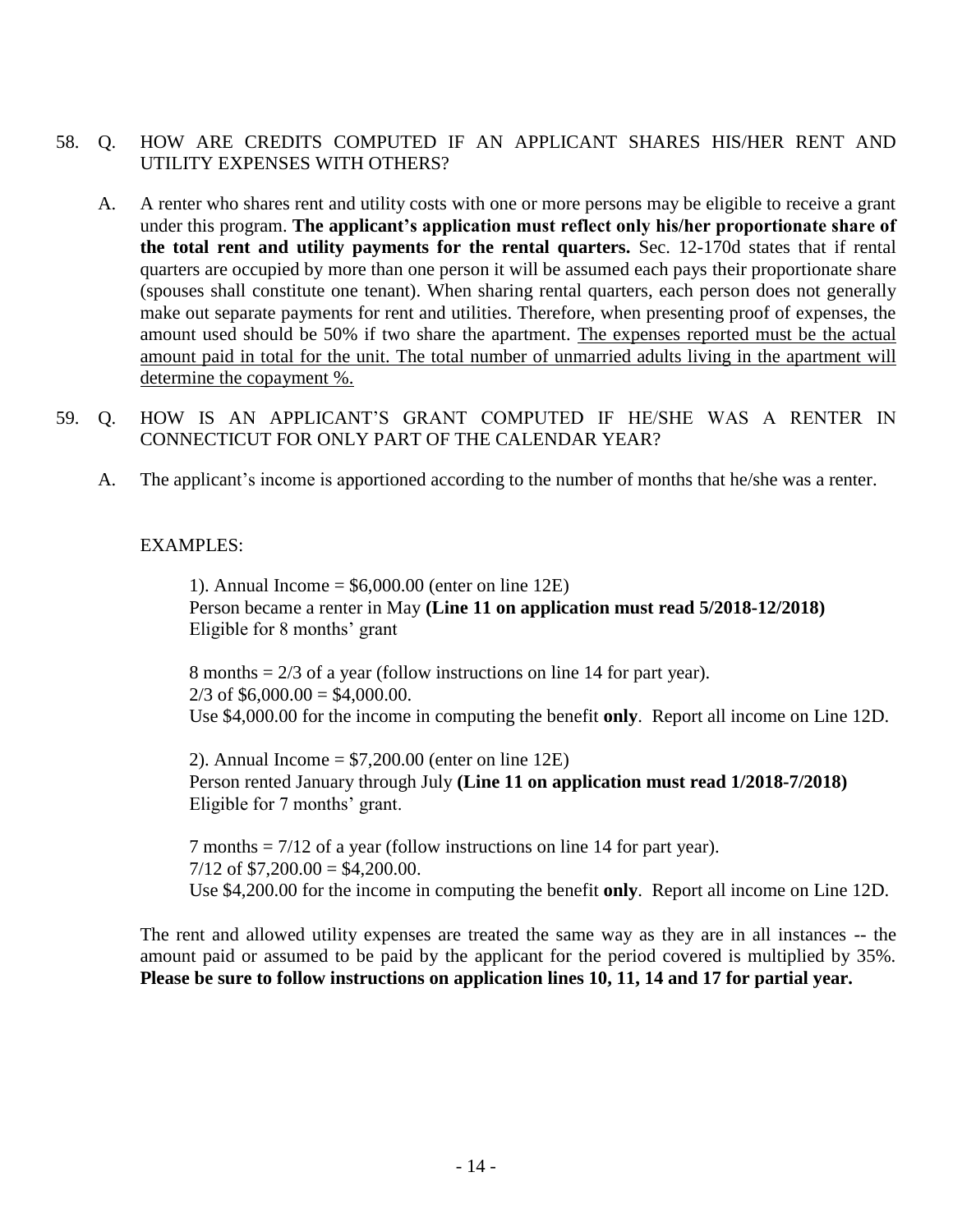### *MISCELLANEOUS*

#### 60. Q. ARE RENTERS WHO RECEIVE TAX RELIEF FROM THE STATE OF CONNECTICUT EVER REQUIRED TO PAY ANY OF THIS MONEY BACK TO THE STATE?

A. Not if the grant is legally obtained. This is an outright grant to the applicant and never has to be paid back as long as no fraud nor incorrect information was used to obtain it.

#### 61. Q. HOW ARE PAYMENTS TO RENTERS MADE?

- A. The State of Connecticut sends checks directly to qualified renters after the claim has been submitted by the Assessor/Municipal Agent, to the Office of Policy and Management. Payments are certified by the Office of Policy and Management to the Comptroller on a monthly basis beginning in mid-October.
- 62. Q. CAN A RENTER'S GRANT CHECK BE MAILED TO A BANK FOR DIRECT DEPOSIT IN HIS/HER SAVINGS OR CHECKING ACCOUNT?
	- A. No. Checks may be sent **only** to the applicant's mailing address.
- 63. Q. CAN A RENTER'S GRANT CHECK BE MAILED TO AN ADDRESS OTHER THAN HIS/HER MAILING OR RENTAL ADDRESS?
	- A. A renter's check may be mailed to whatever address he/she designates. When an applicant uses a P. O. Box on Line 3 of the application, a **Connecticut** rental address must always be reported on Line 4. When the check is being mailed to an address other than the applicant's rental address, both Lines 3 and 4 of application must be completed.
- 64. Q. WHAT PROCEDURE SHOULD BE FOLLOWED WHEN AN APPLICANT MOVES AFTER FILING AN APPLICATION?
	- A. Changes of address on applications can be changed at the town level. A new feature of the software allows users at the town level to change a mailing address at any time.
- 65. Q. WHAT IS THE NORMAL LAG TIME BETWEEN THE FILING OF AN APPLICATION BY AN APPLICANT AND RECEIPT OF HIS/HER GRANT?
	- A. The first round of renters rebate checks are issued around October  $31<sup>st</sup>$  each year no matter when the applicant submitted their application. Following October 31<sup>st</sup> checks are distributed on a monthly basis.
- 66. Q. WHAT PROCEDURE SHOULD BE FOLLOWED BY A SURVIVING RELATIVE OF A DECEASED RENTER WHO HAD SUBMITTED AN APPROVED APPLICATION UNDER THIS PROGRAM PRIOR TO HIS/HER DATE OF DEATH?
	- A. The grant is considered to be part of the applicant decedent's estate. A Form PC-212, "Affidavit in Lieu of Administration," or PC-264 "Decree/transfer of personal property without probate proceedings" may be obtained from the Probate Court in the district where the deceased renter lived, by the person responsible for the decedent's estate before the check may be cashed.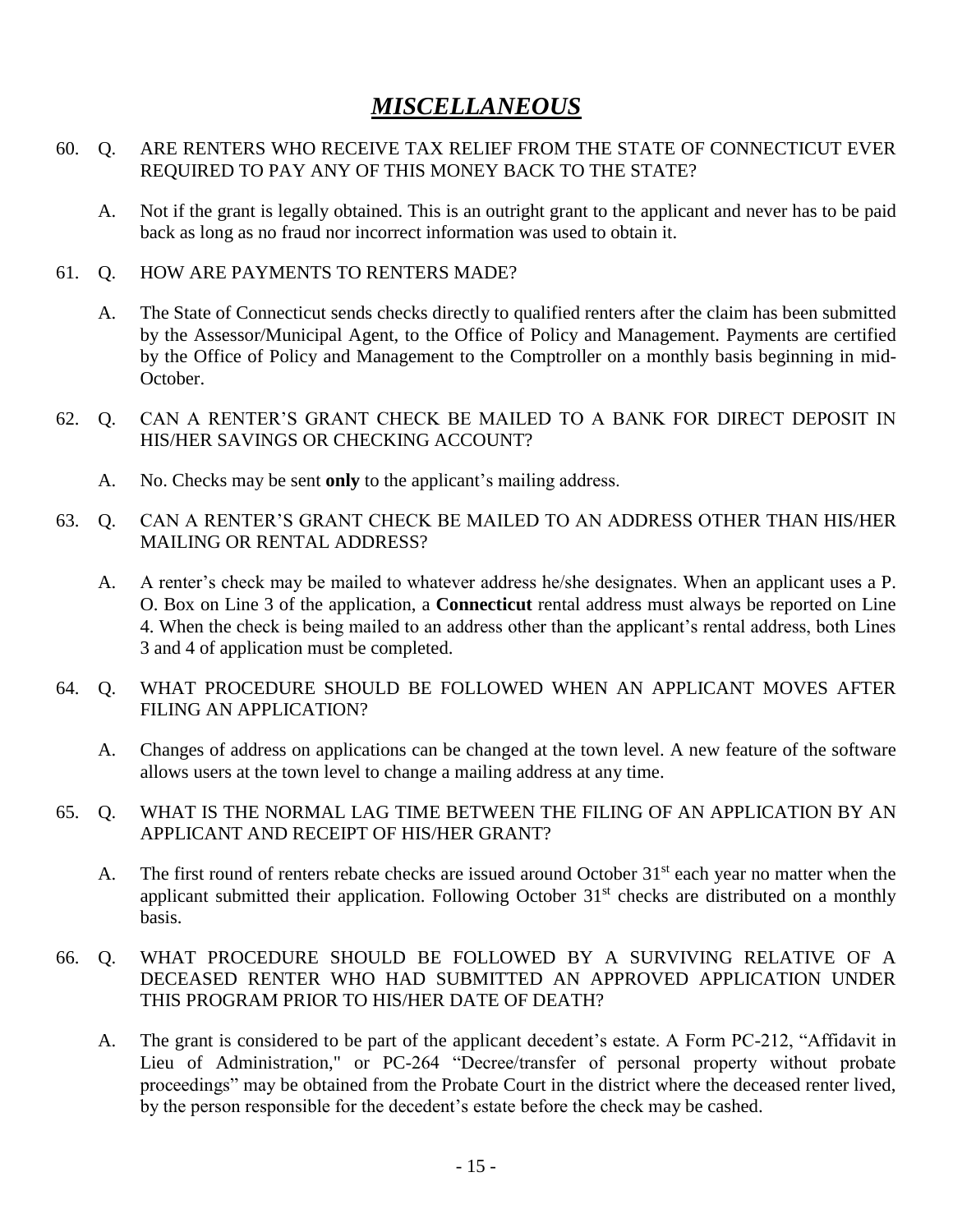### *FILING OF CLAIMS, STATE'S NOTIFICATION, LATE FILING PENALTY, APPEALS*

#### 67. Q. WHAT CONSTITUTES A CLAIM UNDER THE RENTERS' PROGRAM?

A. All applications are now submitted to OPM electronically using the online OPM Application Portal located at the following web address: [https://www.appsvcs.opm.ct.gov/OPMPortal/PortalHome.](https://www.appsvcs.opm.ct.gov/OPMPortal/PortalHome) Paper claims are no longer accepted for the Renters Rebate Program. Each individual application must be entered using the Renters section of the Portal. Each application must be entered into the Portal by the end of the month following the month in which the application was received. All documentation submitted with an application must be held by the municipality for three years plus the application year.

#### 68. Q. IS THE STATE REQUIRED TO NOTIFY A MUNICIPALITY OF ANY MODIFICATIONS TO THE AMOUNT OF A GRANT REQUESTED UNDER THIS PROGRAM?

- A. Yes. The State must notify each Assessor/Municipal Agent as well as each affected applicant, of its modification of the amount of any grant requested, within sixty (60) days of receipt of the last claim. This is accomplished by sending a "Notice of Error" to both the certifying agent and the applicant.
- 69. Q. WHAT RECOURSE DOES AN APPLICANT HAVE IF HE/SHE IS DENIED A GRANT UNDER THIS PROGRAM BY THE ASSESSOR/MUNICIPAL AGENT OR THE STATE, OR IF HE/SHE DOES NOT AGREE WITH A MODIFICATION TO HIS/HER GRANT?
	- A. An appeal may be submitted by an applicant, in writing, within thirty (30) days of receipt of his/her notification of denial, or notification of a change in the amount of his/her grant, to the Secretary of the Office of Policy and Management. The Secretary has sixty (60) days in which to grant or deny the applicant's appeal. The Secretary must timely notify the applicant of the decision. If the appeal is denied, the applicant then has the right to make a written request, within thirty (30) days of notification of said denial, for a hearing before the Secretary. The appeal procedure for renters is contained in Section 12-170g.
- 70. Q. SECTION 12-170f (b) ALLOWS A MUNICIPALITY TO TRANSFER THE RESPONSIBILITY FOR THE RENTERS' REBATE PROGRAM TO A DESIGNATED MUNICIPAL AGENT. ARE THERE ANY REQUIREMENTS SET OUT BY THE OFFICE OF POLICY AND MANAGEMENT REGARDING SUCH A TRANSFER?
	- A. Yes, the Office of Policy and Management must be notified in the event of a transfer of the Assessor's responsibilities regarding this program to another agency. Written notification, stating the name, address and telephone number of the agency that has assumed the administration of this program, the date the transfer was affected, and the name of a contact person(s), is required. This information should be forwarded as soon as possible after the transfer is authorized by town ordinance. Transfers must have the municipality's legislative body approval (copy of minutes must be sent to OPM).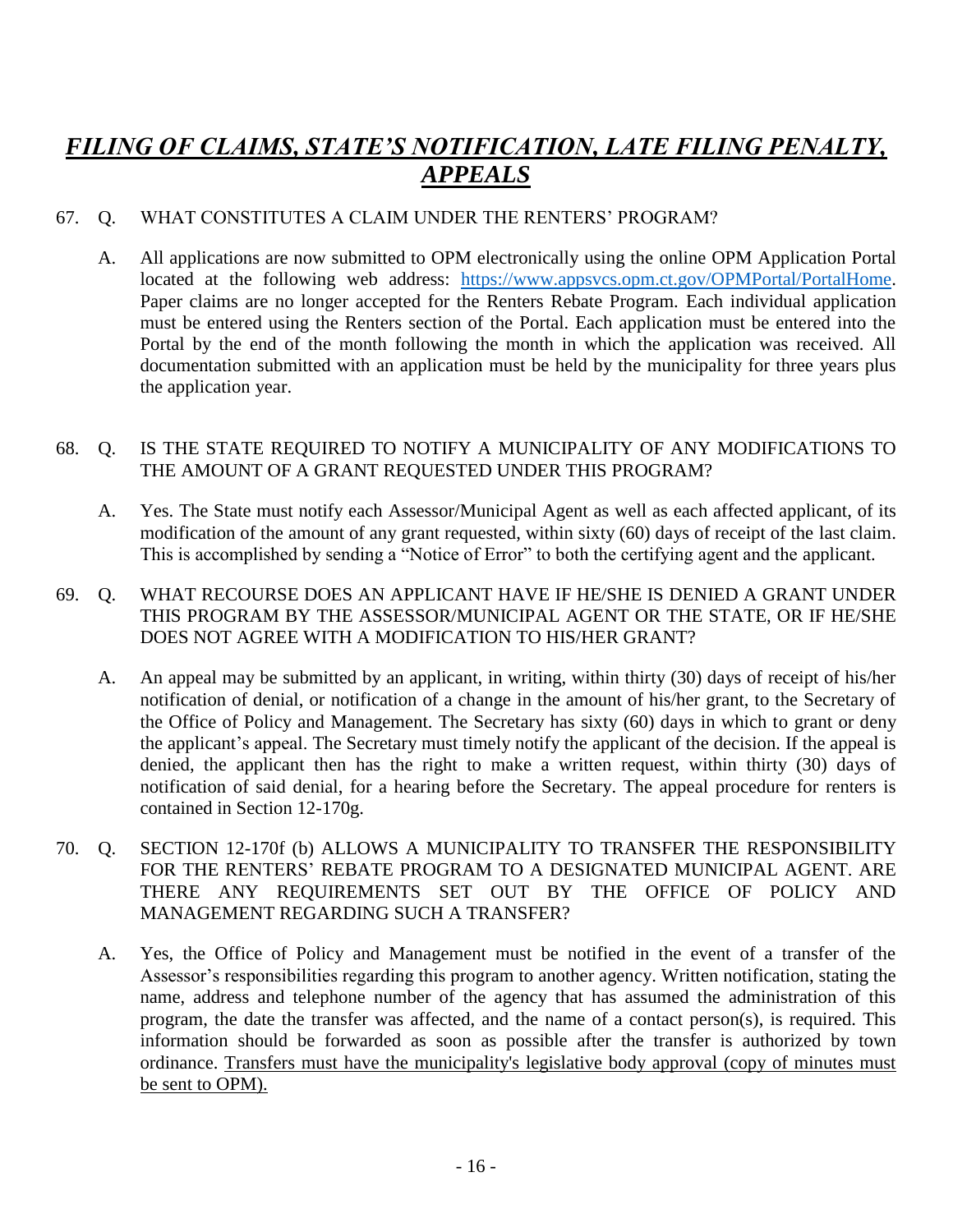#### 71. Q. WHAT IS THE PENALTY TO THE MUNICIPALITY FOR LATE FILING?

A. \$250.00.

#### 72. Q. IS THERE A PENALTY WAIVER PROVISION?

A. Yes, see OPM Regulations (Section 12-170f-2). The Secretary of OPM must receive a written penalty waiver request within 30 business days of the last filing date, September 30<sup>th</sup>. The letter must be signed by the official responsible for filing the applications and by the chief executive officer of the municipality. The cause must be reasonable, e.g., vacancy in official's position, serious computer problems, etc.

#### 73. Q. HOW LONG MUST A MUNICIPALITY RETAIN RENTERS' RECORDS?

A. Municipalities must retain renters' records for a period of at least three (3) years.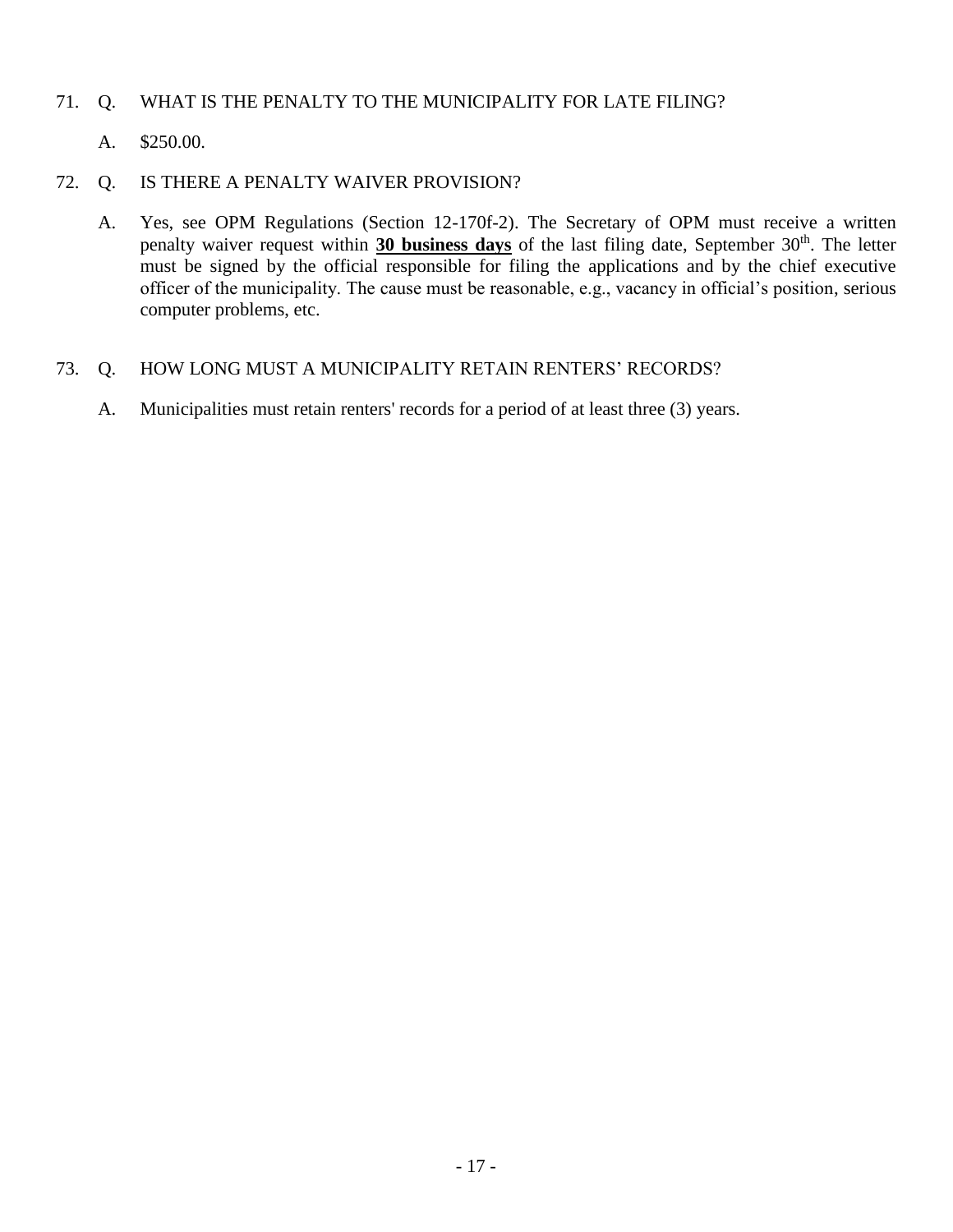### **EXHIBIT I**

#### SOCIAL SECURITY PAYMENT IDENTIFICATION CODES (PIC) & BENEFICIARY INDICATOR CODES (BIC)

| &                       | <b>Wage Earner and Spouse</b>    | Old age or disability                |  |
|-------------------------|----------------------------------|--------------------------------------|--|
| $\mathbf A$             | Wage Earner (Primary)            | Old age or disability                |  |
| B                       | Aged Wife                        | First applicant                      |  |
| <b>B1</b>               | Husband                          | First applicant                      |  |
| B <sub>2</sub>          | Young Wife                       | First applicant                      |  |
| <b>B3</b>               | Aged Wife                        | Second applicant                     |  |
| <b>B4</b>               | Husband                          | Second applicant                     |  |
| B <sub>5</sub>          | Young Wife                       | Second applicant                     |  |
| <b>B6</b>               | Divorced Wife                    | First applicant                      |  |
| B7                      | Young Wife                       | Third applicant                      |  |
| <b>B8</b>               | Aged Wife                        | Third applicant                      |  |
| <b>B9</b>               | Divorced Wife                    | Second applicant                     |  |
| $C1-C9$<br><b>CA-CK</b> | Child or grandchild              | Including disabled or student child  |  |
|                         |                                  |                                      |  |
| D                       | Aged Widow                       | First applicant                      |  |
| D <sub>1</sub>          | Widower                          | First applicant                      |  |
| D2                      | Aged Widow                       | Second applicant                     |  |
| D <sub>3</sub>          | Widower                          | Second applicant                     |  |
| D <sub>4</sub>          | Widow                            | Remarried after attainment of age 60 |  |
| D <sub>5</sub>          | Widower                          | Remarried after attainment of age 60 |  |
| D <sub>6</sub>          | <b>Surviving Divorced Wife</b>   | First applicant                      |  |
| D7                      | <b>Surviving Divorced Wife</b>   | Second applicant                     |  |
| D <sub>8</sub>          | <b>Aged Widow</b>                | Third applicant                      |  |
| D <sub>9</sub>          | <b>Remarried Widow</b>           | Former B3, W2, or D2                 |  |
| DA                      | <b>Remarried Widow</b>           | Former B8 or D8                      |  |
| E                       | <b>Widowed Mother</b>            | First applicant                      |  |
| E1                      | <b>Surviving Divorced Mother</b> | First applicant                      |  |
| E2                      | <b>Widowed Mother</b>            | Second applicant                     |  |
| E <sub>3</sub>          | <b>Surviving Divorced Mother</b> | Second applicant                     |  |
| E4                      | <b>Widowed Father</b>            | First applicant                      |  |
| E <sub>6</sub>          | <b>Widowed Father</b>            | Second applicant                     |  |
| E7                      | <b>Widowed Mother</b>            | Third applicant                      |  |
| F1                      | Father                           |                                      |  |
| F2                      | Mother                           |                                      |  |
| F3                      | Stepfather                       |                                      |  |
| F <sub>4</sub>          | Stepmother                       |                                      |  |
| F5                      | <b>Adopting Father</b>           |                                      |  |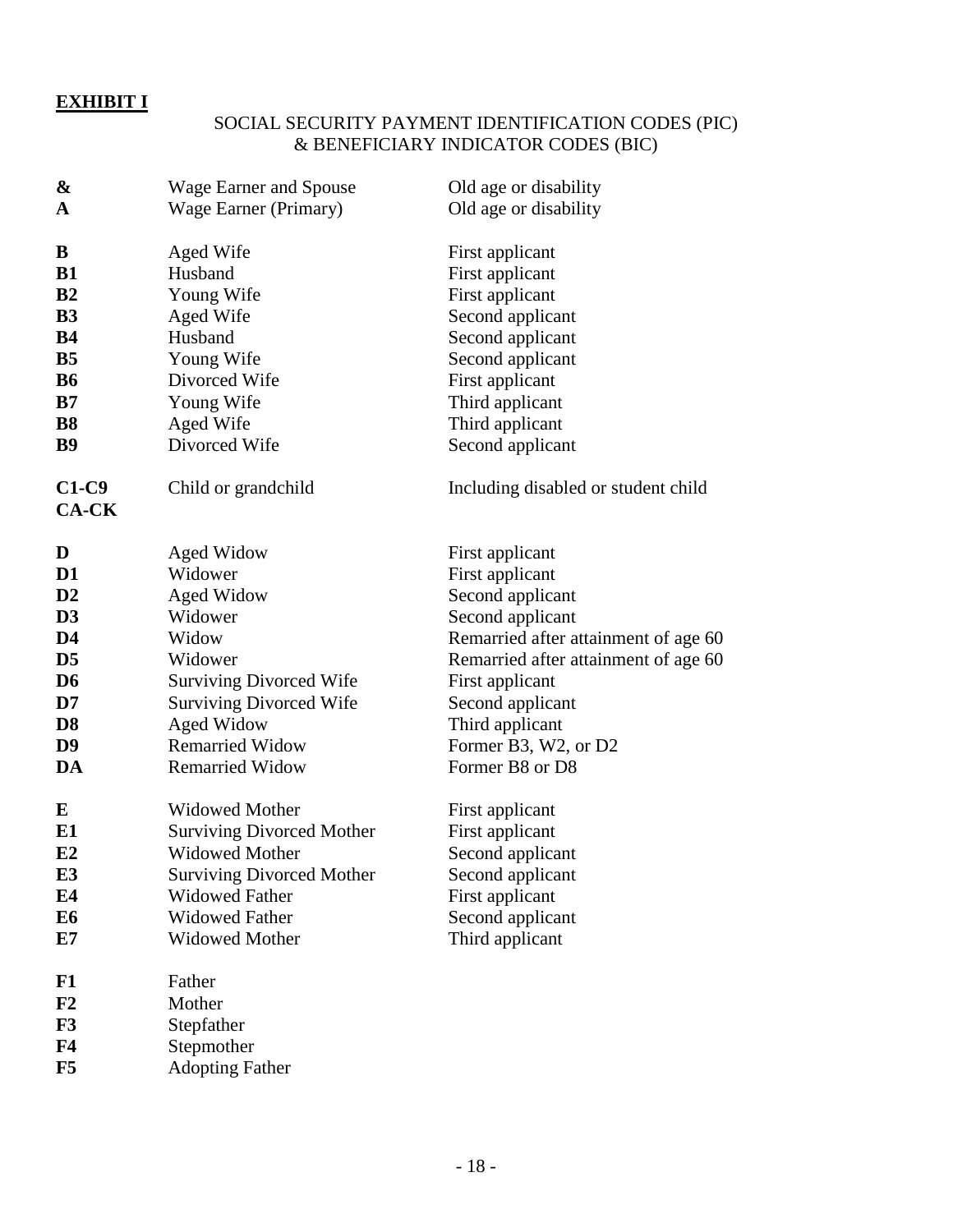#### **EXHIBIT 1 (cont.)**

| F6                     | <b>Adopting Mother</b>                                |                                      |  |
|------------------------|-------------------------------------------------------|--------------------------------------|--|
| ${\bf F7}$             | Second Alleged Father                                 |                                      |  |
| F8                     | Second Alleged Mother                                 |                                      |  |
| HA                     | Wage earner                                           | Disability                           |  |
| $\mathbf{H}\mathbf{B}$ | Aged wife                                             | Disability                           |  |
| HB1                    | Aged husband                                          | Disability                           |  |
| HB2                    | Young wife                                            | Disability                           |  |
| H <sub>B</sub> 6       | Divorced wife                                         | Disability                           |  |
| HC                     | Child or grandchild                                   | Disability                           |  |
| J1                     | Primary Prouty entitled                               |                                      |  |
|                        | To deemed HIB                                         | Less than three quarters of coverage |  |
| J2                     | $(2)$ $(3)$ $(3)$ $(3)$ $(3)$ $(3)$ $(3)$ $(3)$ $(5)$ | Over two quarters of coverage        |  |
| J3                     | Primary Prouty not entitled                           |                                      |  |
|                        | To deemed HIB                                         | Less than three quarters of coverage |  |
| J <sub>4</sub>         | $(2)$ $(3)$ $(3)$ $(3)$ $(3)$ $(3)$ $(3)$ $(3)$       | Over two quarters of coverage        |  |
| Code                   | Type                                                  | Code<br>Type                         |  |
|                        |                                                       |                                      |  |

- 
- **TW** MQGE disabled widow(er) (1st applicant) **W7** Disabled surviving divorced wife (2<sup>nd</sup> applicant)
- 
- **TY** MQGE disabled widow (er) (3rd applicant) **W9**
- **TZ** MQGE disabled widow(er) ( $4^{\text{th}}$  applicant) **WB** Disabled widower ( $4^{\text{th}}$  applicant) **T2-T9** MQGE (CDB) ( $2^{\text{nd}}$  to 9th applicant) **WC** Disabled surviving divorced wife
- 
- **W** Disabled widow ( $1<sup>st</sup>$  applicant) **WF**
- **W1** Disabled widower ( $1<sup>st</sup>$  applicant)<br>**W2** Disabled widow ( $2<sup>nd</sup>$  applicant)
- 
- 
- 
- **W5** Disabled widower (3rd applicant)
- **TV** MQGE disabled widow(er) (5<sup>th</sup> applicant) **W6** Disabled surviving divorced wife (1<sup>st</sup> applicant) **TW** MOGE disabled widow(er) (1st applicant) **W7** Disabled surviving divorced wife (2<sup>nd</sup> applicant)
	-
- **TX** MQGE disabled widow(er) (2nd applicant) **W8** Disabled surviving divorced wife (3<sup>rd</sup> applicant)<br>**TY** MOGE disabled widow(er) (3rd applicant) **W9** Disabled widow (4<sup>th</sup> claimaint)
	-
	-
	- **WC** Disabled surviving divorced wife ( $4<sup>th</sup>$  applicant) **WF** Disabled widow ( $5<sup>th</sup>$  applicant)
		-
	- **WG** Disabled widower (5<sup>th</sup> applicant)
- **W2** Disabled widow (2<sup>nd</sup> applicant) **WJ** Disabled surviving divorced wife (5<sup>th</sup> applicant) **W3** Disabled widower (2<sup>nd</sup> applicant) **WR** Disabled surviving divorced husband (1<sup>st</sup> applicant)
- W3 Disabled widower (2<sup>nd</sup> applicant) **WR** Disabled surviving divorced husband (1<sup>st</sup> applicant)
- W4 Disabled widow (3<sup>rd</sup> applicant) **WT** Disabled surviving divorced husband (2<sup>nd</sup> applicant)

### BLACK LUNG BENEFICIARY IDENTIFICATION CODES (BIC) AND PAYMENT IDENTIFICATION (PIC) CODES

- 
- 
- 
- 
- **LX** Divorced widow of miner **P6** Stepmother of miner
- 
- **P1** Natural father of miner
- **LM** Miner **P2** Natural mother of miner
- **LS** Wife of miner **P3** Adoptive father of miner
- **LT** Divorced wife of miner **P4** Adoptive mother of miner
- **LW** Widow of miner **P5** Stepfather of miner
	-
- **L1-L9** Children of miner **S1-S8** Brothers and Sisters of miner